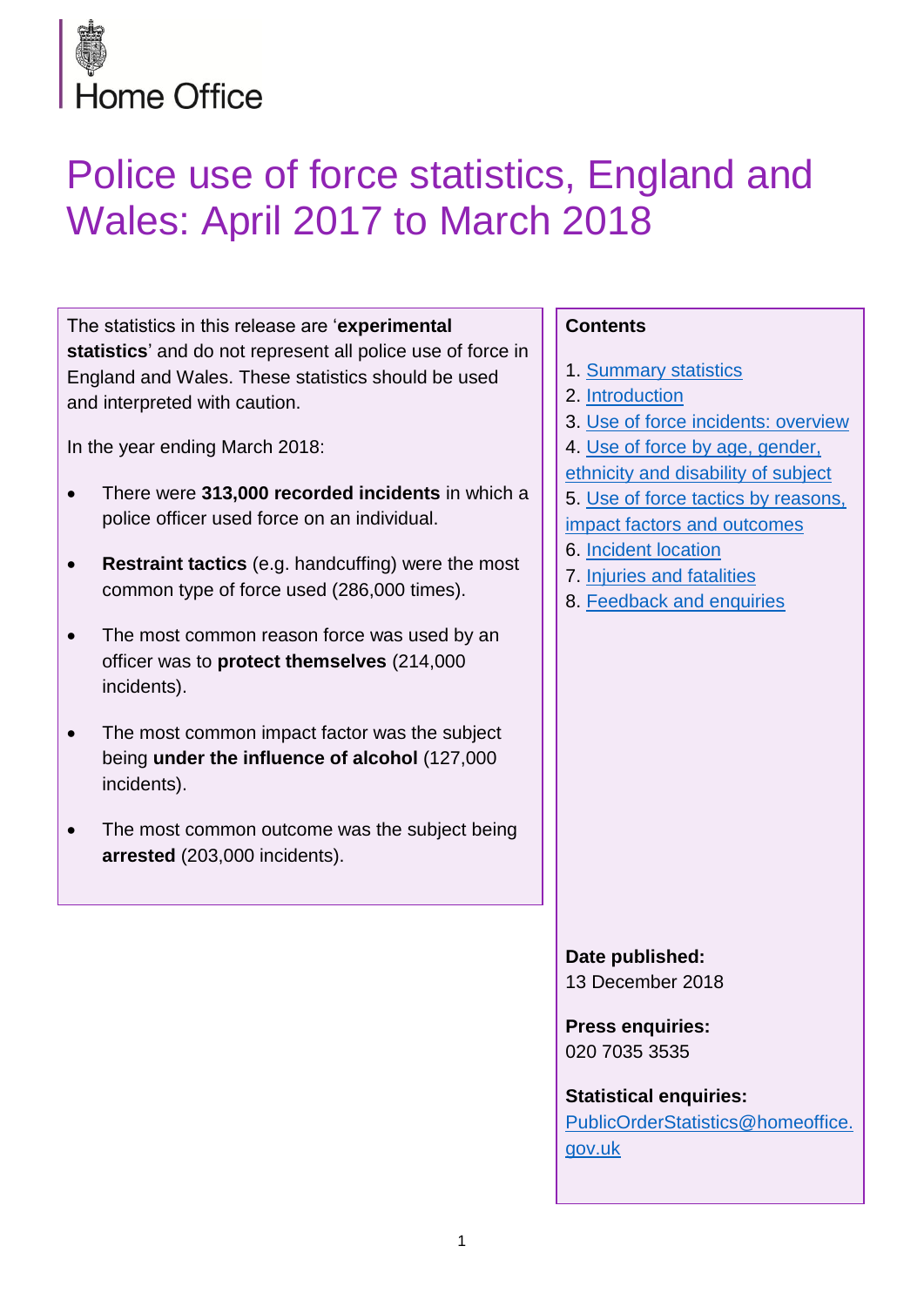# <span id="page-1-0"></span>**1 Summary statistics: Police use of force**

**Police use of force** refers to an officer using a force tactic (from handcuffing to using a firearm) on an individual.

A '**use of force incident**' refers to one officer's use of force on one person. Situations involving multiple officers or individuals will therefore count as multiple incidents.

Reports from the 43 police forces in England and Wales show in 2017-18:



# **Subjects, as perceived by the officer:**



These are '**Experimental statistics**': collected for the first time in 2017-18, and subject to **data quality issues and limitations**.

These statistics **do NOT represent all police use of force incidents in England and Wales for 2017-18**, as not all incidents were recorded.

These figures give us an **initial** view of police use of force, but it is expected the numbers may increase in future years as recording improves.

# **Reasons for using force**



**214,000** incidents

officers used force to protect themselves

# **Impact factors**



**127,000** incidents

subjects were thought to be drunk

# **Outcomes**



**203,000** incidents

included an arrest

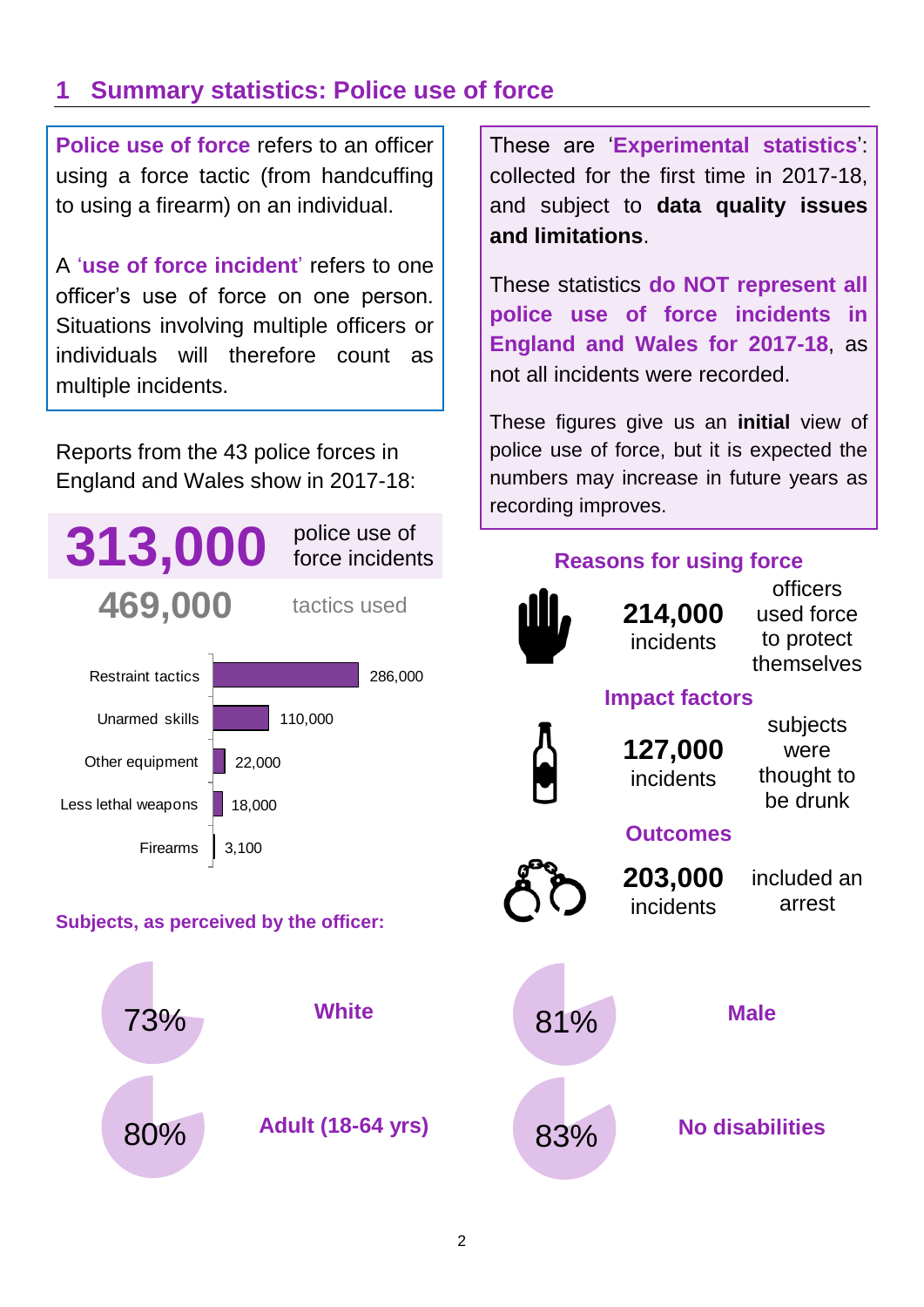# <span id="page-2-0"></span>**2 Introduction**

From 1 April 2017, the National Police Chiefs' Council (NPCC) introduced the requirement for all police forces in the UK to record data on police use of force. The collection of this data is intended to hold police forces to account, and to provide the public with greater information on the different types of force used and the context in which this occurs.

The statistics on police use of force within this release cover incidents in England and Wales between 1 April 2017 and 31 March 2018. Data was collected from the 43 Home Office funded police forces in England and Wales.

These statistics are currently designated as ['experimental statistics'](https://www.statisticsauthority.gov.uk/about-the-authority/uk-statistical-system/types-of-official-statistics/) and should be used with caution. Experimental statistics are published in order to involve users and stakeholders in their development and as a means to improve quality at an early stage. It is important that users understand the limitations of these statistics. More information is available below, and in the [User](https://www.gov.uk/government/statistics/police-use-of-force-statistics-england-and-wales-april-2017-to-march-2018)  [guide to 'Police use of force statistics, England and Wales'.](https://www.gov.uk/government/statistics/police-use-of-force-statistics-england-and-wales-april-2017-to-march-2018)

A use of force incident refers to a situation in which a police officer uses any force tactics (as defined in the [user guide\)](https://www.gov.uk/government/statistics/police-use-of-force-statistics-england-and-wales-april-2017-to-march-2018), ranging from applying handcuffs to using a firearm. As well as the tactics used in each use of force incident, officers must also record: the subject's details (age, gender, ethnicity and disability, as perceived by the reporting officer); the reason(s) for using force and other impact factors; outcome(s); location(s); and subject and staff injuries.

This release does not include incidents where force was used in designated public order events; see the [user guide](https://www.gov.uk/government/statistics/police-use-of-force-statistics-england-and-wales-april-2017-to-march-2018) for more information.

# **Limitations of these statistics**

The statistics in this release **do not give an accurate representation of the total number of incidents involving police use of force** in England and Wales in the year ending March 2018, as this was the first year where recording use of force was implemented as a national requirement. Although all 43 Home Office police forces submitted a data return, there were various discrepancies and constraints in recording. **Many police forces were unable to record data for all variables, or submit this data to the Home Office in a standard format, and not all incidents in the reporting period were recorded.** It is expected that the number of incidents reported may increase in future years as recording practices improve across police forces.

Each section in the release features data quality text boxes which highlight relevant issues and limitations in the data. Further information can be found in the [user guide.](https://www.gov.uk/government/statistics/police-use-of-force-statistics-england-and-wales-april-2017-to-march-2018)

Police officers must record the details of any incident where they deployed force tactics through a 'use of force report'. Where an incident involved more than one subject or officer, **each officer who used force must complete one use of force report, per subject, detailing their own use of force**. As such, a singular event or individual may feature in multiple use of force reports.

In this release, **one 'use of force incident' refers to one officer's use of force involving one subject**. As such, the 'number of incidents' reported in this release is equal to the number of use of force reports that were completed by police officers, not the number of unique incidents or subjects involved in incidents. For example, if one subject is restrained by two officers, two use of force reports should be completed.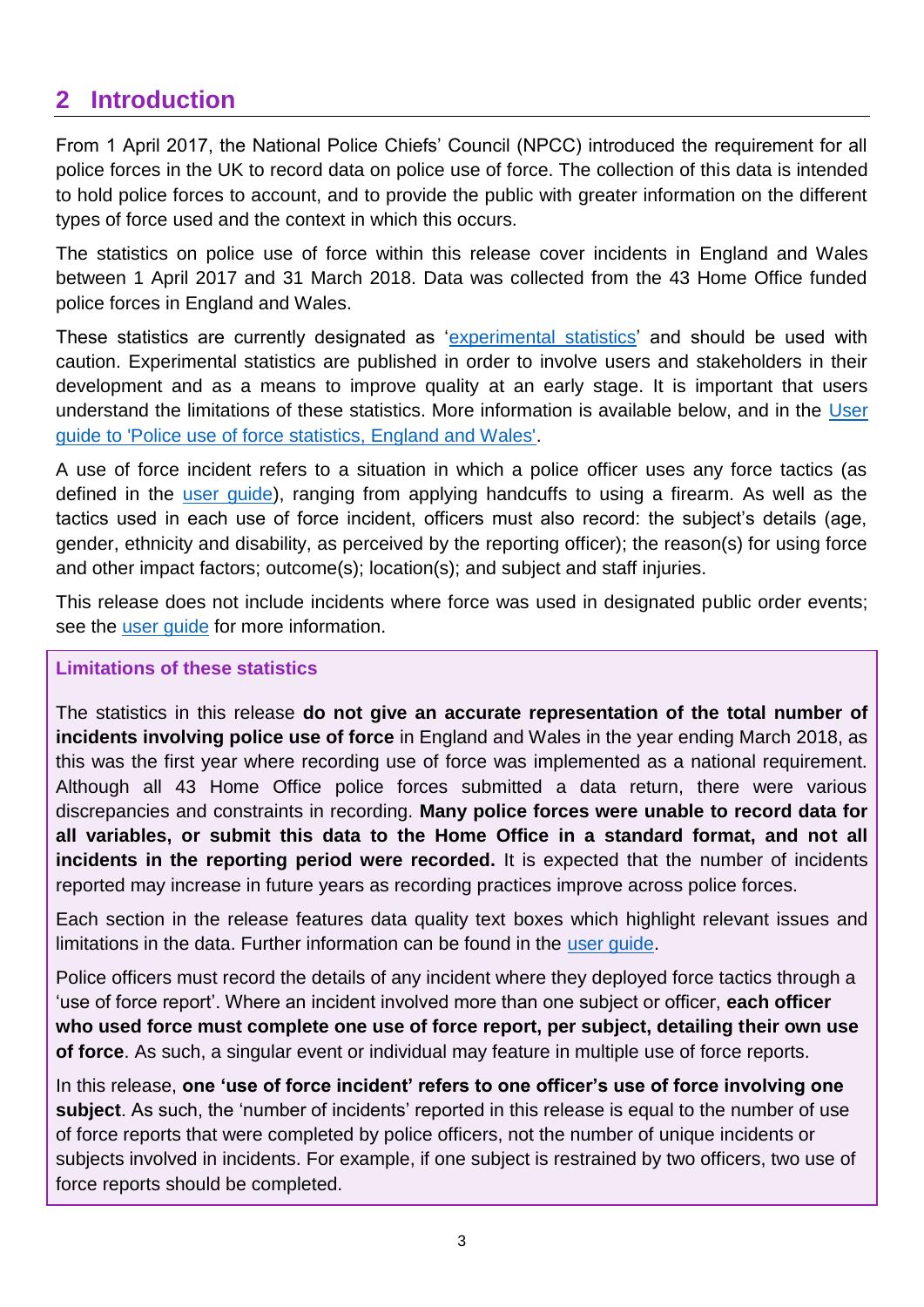It is important to recognise that **a report could include multiple tactics, reasons for using force, impact factors, locations and outcomes**, although it should only relate to one officer and one subject. It is not possible to determine from such reports, for example, the location in which each tactic was used (where multiple tactics and locations are reported), or which tactic (or combination thereof) caused a subject's injuries. Although this limits the interpretations that can be made from the data, the information is collected in this way to ensure the reporting process isn't excessively bureaucratic or burdensome (e.g. through the completion of multiple or lengthy use of force reports) for police forces.

**Statisticians in the Home Office will work with police forces and the NPCC to improve the quality of these statistics as the collection continues**. In addition, having a second year of use of force data (i.e. for 2018-19) will give a greater insight into the scope and quality of the data. Improving the data quality should allow further investigation of future years' data, as well as the potential to publish force level data in future.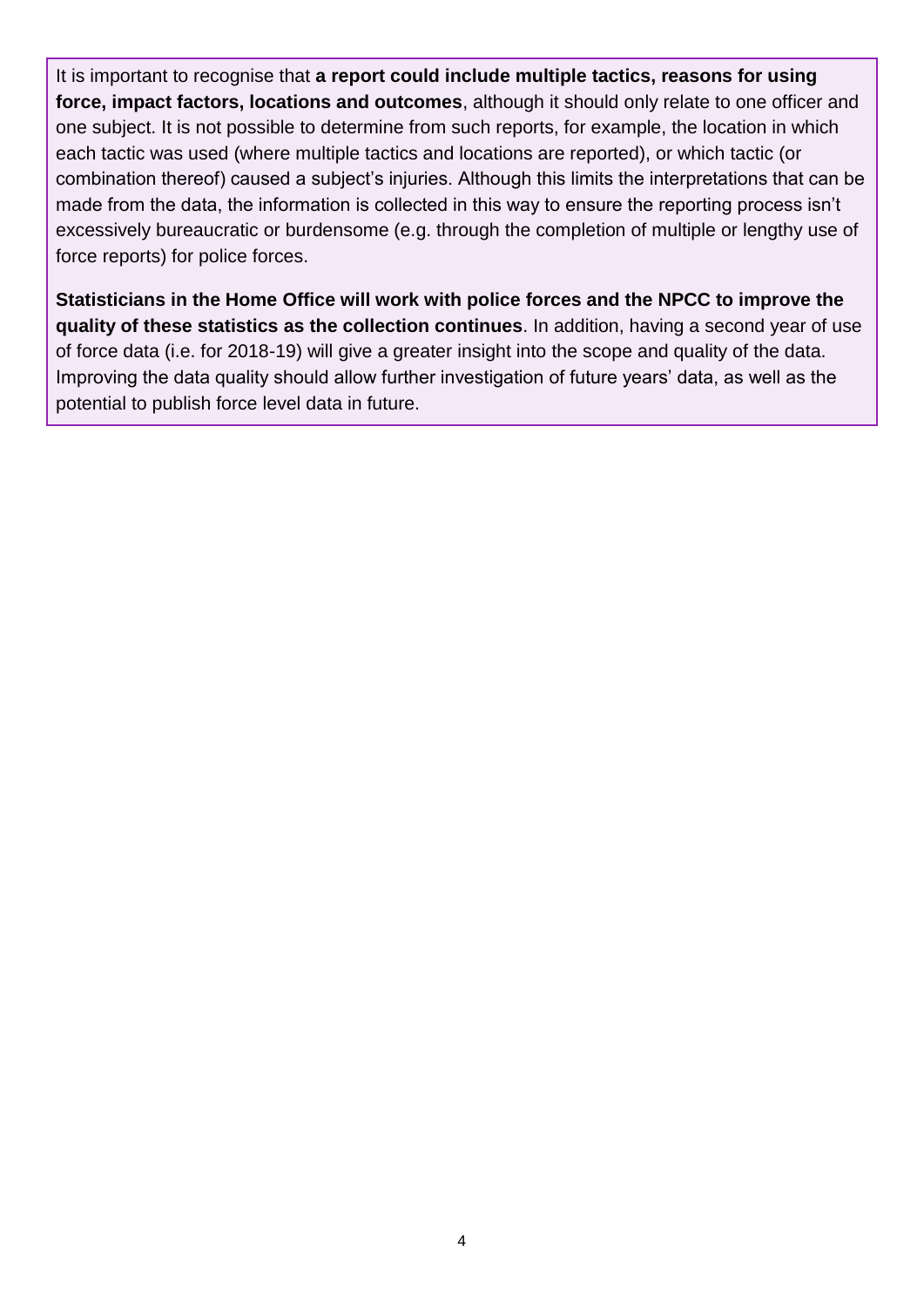# <span id="page-4-0"></span>**3 Use of force incidents: overview**

Police officers who deploy any force tactics must report the details of their own use of force. In this release, a 'use of force incident' refers to one officer's use of force involving one subject. A singular event or individual may feature in multiple 'use of force incidents'.

# **Section 3: Data quality**

**The number of incidents does not tell us how many individual people experienced police use of force.** In a situation where three police officers restrain an individual on the ground, and one of those officers then handcuffs the individual, there would be three separate use of force reports submitted (one by each officer). These would be counted in this release as three 'incidents'. All three reports would include the details of the incident (location, for example) and the subjects' details (as perceived by the reporting officer). The report would also include the tactics the reporting officer used (i.e. two reports would list ground restraint only, and one report would list both ground restraint and handcuffing).

Not all police forces' recording systems are able to record the repeated use of the same tactic within an incident. In this release **the tactics used in an incident are only counted once**, even if they were reported multiple times within the same incident.

# **3.1 Total number of incidents**

There were 313,000 recorded incidents where a police officer used force on an individual in England and Wales. However, this figure is not an accurate representation of the total number of incidents involving police use of force in England and Wales in the year ending March 2018, as not all of the 43 Home Office police forces could provide use of force data across the full reporting year.

The number of incidents recorded by each police force ranged widely, from 410 to 61,000 incidents. These figures are not representative of the true number of use of force incidents occurring in those police force areas. Instead, these figures are indicative of the current level of recording of use of force incidents within police forces. The variation in recording levels across police forces therefore means that no comparisons are made between police forces in this release. **It is expected that the number of incidents reported may increase in future years as recording practices improve across police forces.**

# **3.2 Tactics used in incidents**

Across the 313,000 incidents, there were 469,000 force tactics used. Over half (62%) of incidents included only one tactic. It is common for use of force incidents to involve multiple officers, explaining why the majority of incidents reported involve a small number of tactics used, as one officer may only use one or two different tactics themselves during a situation involving one individual and multiple officers.

There were 7,000 incidents (2%) submitted by police forces to the Home Office in which no tactics were recorded. This is due to data being recorded in a different format to that requested during data collection. As many police forces have since implemented recording systems which comply with requirements, this issue should not affect future years' data.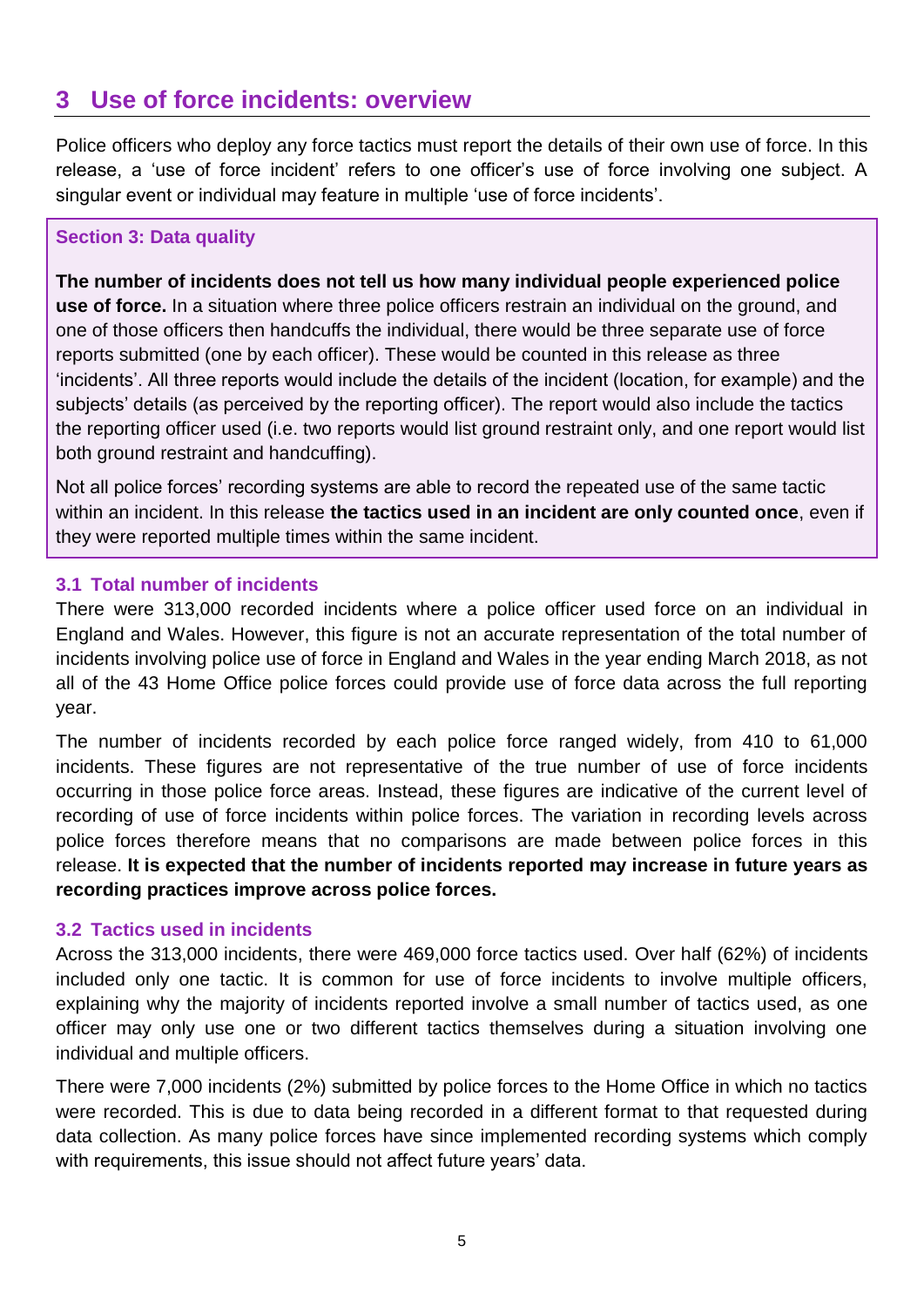### **Figure 1: Number of times tactics were used in use of force incidents, England and Wales, year ending March 2018**



Source: Home Office, Police use of force statistics, England and Wales, April 2017 to March 2018, [Table](https://www.gov.uk/government/statistics/police-use-of-force-statistics-england-and-wales-april-2017-to-march-2018) 1. The number of tactics does not sum to the total number of incidents as multiple tactics can be used in an incident. The tactic 'CED' refers to a conducted energy device (i.e. TASER $^{\circledR}$ ).

Handcuffing was the most commonly used tactic, recorded in seven out of every ten incidents (70%; 219,000 incidents). Unarmed skills and other restraint tactics (ground restraint, limb/body restraints) were the next most frequently reported tactics.

The 'other/improvised' tactic category is the fourth most frequently reported, and may include tactics such as the use of a police vehicle or horse. However, given that this is the first year in which the data has been recorded nationally, it is possible that some tactics have been incorrectly recorded within the 'other' category instead of being recorded under a specific tactic.

In addition to recording the type of force used in an incident, police officers also recorded the use of tactical communication in incidents where force was used. Tactical communication refers to an officer speaking to an individual, and includes the officer issuing orders such as asking them to move or stop/change their actions or speaking to the subject to explain their next tactic. For the purposes of this release, tactical communication is not considered to be a use of force in itself. The use of this technique was reported in 53% (165,000) of incidents. Detailed figures are available where tactical communication was reported alongside other tactics in tables 1-9.

See [data tables](https://www.gov.uk/government/statistics/police-use-of-force-statistics-england-and-wales-april-2017-to-march-2018) 1 to 9 for more detail.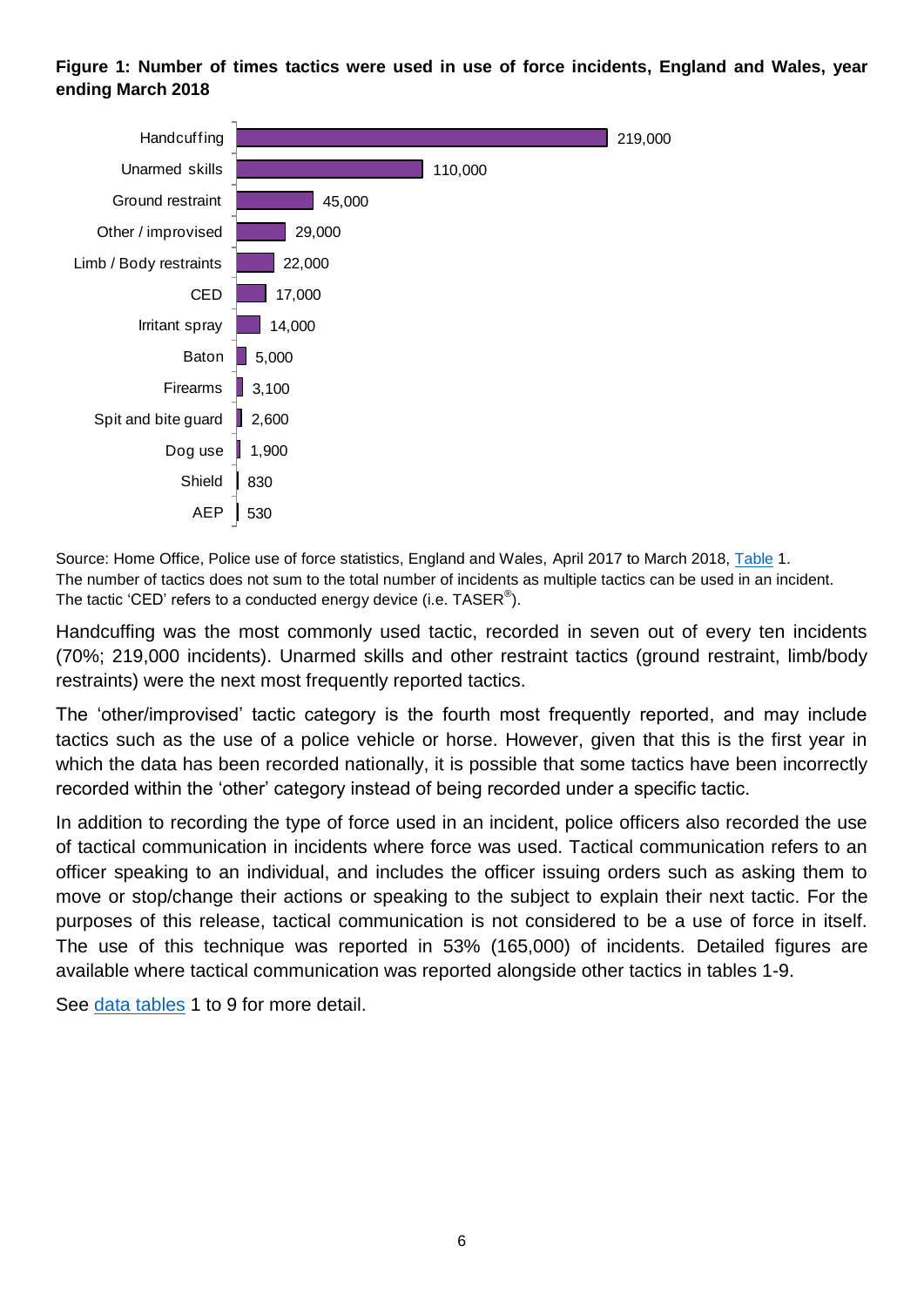# <span id="page-6-0"></span>**4 Use of force by age, gender, ethnicity and disability of subject**

# **Section 4: Data quality**

All subject details are recorded **as perceived by the reporting officer.** This data should therefore not be considered as reliable and accurate as self-reported (i.e. subject provided) data. In some cases, where the subject information is known (e.g. it has been provided by the subject) this information may have been provided instead. However, it is not possible to determine which incidents feature subject information that is not officer perceived.

### **4.1 Age (as perceived by officer)**

Over half of the use of force incidents recorded involved subjects who were perceived as being between 18 to 34 years old (164,000 incidents, 52%); 9% of incidents involved subjects perceived as under 18 years old.

# **Figure 2: Proportion of tactics used in incidents involving subject group, by age (as perceived by reporting officer), England and Wales, year ending March 2018**



Source: Home Office, Police use of force statistics, England and Wales, April 2017 to March 2018, [Table](https://www.gov.uk/government/statistics/police-use-of-force-statistics-england-and-wales-april-2017-to-march-2018) 2. For ease of viewing, some of the tactics have been grouped; see the data tables for groupings. Table 2 provides a further breakdown of the under 18 age group.

This chart only includes 13,000 of the 17,000 incidents involving CED use, as wider incident details could not be provided for all CED incidents.

Figure 2 shows the tactics used in incidents involving each age group. The most commonly used group of tactics across all age groups was **restraint tactics** (77% of which was accounted for by handcuffing). The prevalence of these tactics was lower, proportionally, in the youngest and eldest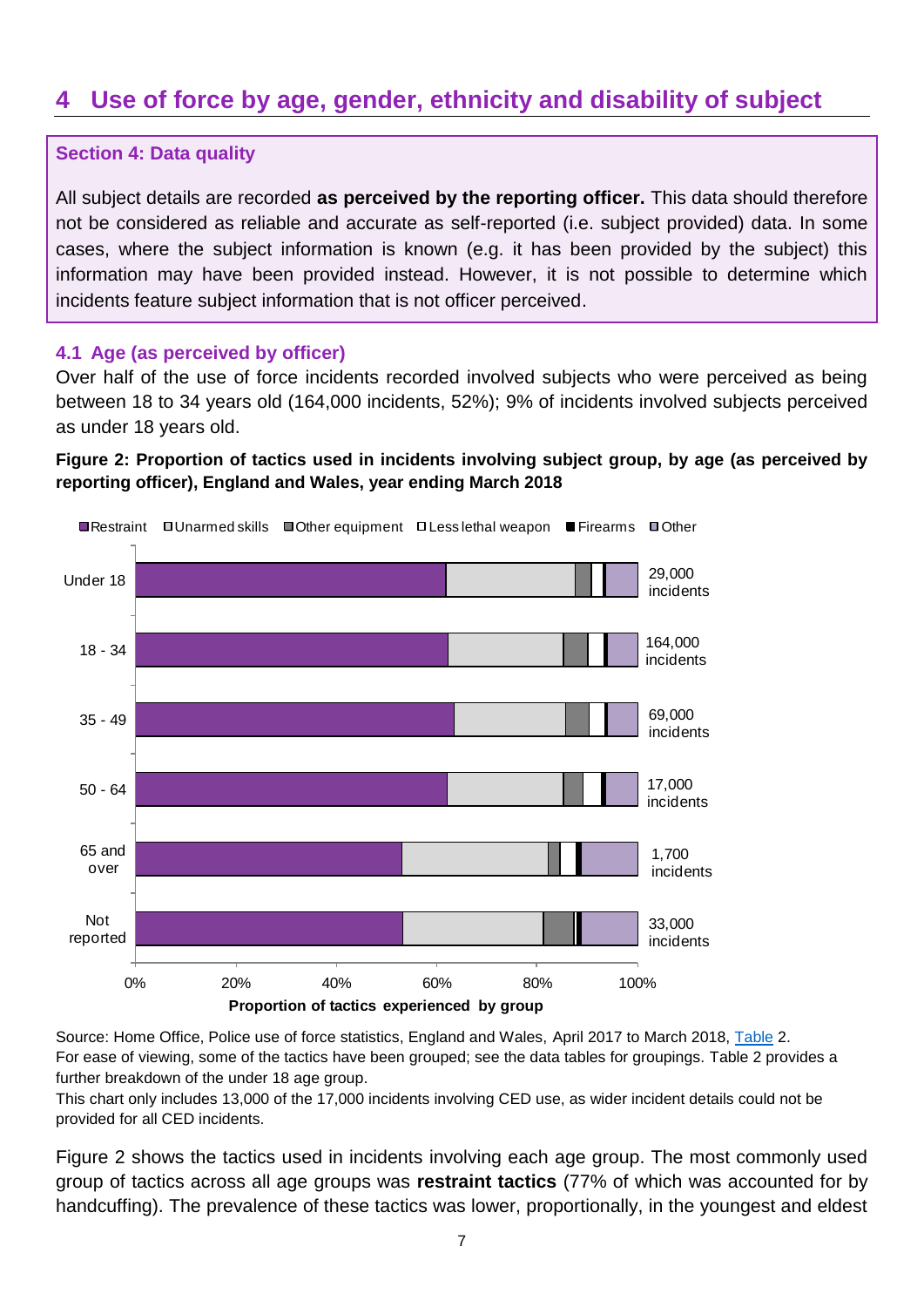age groups ('under 11' and '65 and over'). This may be partly accounted for by guidance in the [National Personal Safety Manual,](http://www.college.police.uk/What-we-do/Learning/Professional-Training/Personal-safety/Pages/Personal-Safety-Training.aspx) which states that subject characteristics such as age should be taken into account in the officer's decision to use handcuffs. The greater proportion of unarmed skills and 'other' tactics used in incidents with these age groups may account for officers escorting subjects rather than handcuffing them.

**Table 1: Proportion of tactic experienced by subject group, by age (as perceived by reporting officer), England and Wales, year ending March 2018**

|                                                           |                    | Under | 11 to | 18 <sub>to</sub> | $35$ to | 50 to | 65 and | Not      |       |
|-----------------------------------------------------------|--------------------|-------|-------|------------------|---------|-------|--------|----------|-------|
|                                                           |                    | 11    | 17    | 34               | 49      | 64    | over   | reported | Total |
|                                                           | % of incidents     |       |       |                  |         |       |        |          |       |
|                                                           | involving group    | 0%    | 9%    | 52%              | 22%     | 5%    | 1%     | 10%      | 100%  |
| <b>Proportion</b><br>of tactic<br>experienced<br>by group | Restraint          | 0%    | 9%    | 54%              | 22%     | 5%    | 0%     | 9%       | 100%  |
|                                                           | Unarmed skills     | 0%    | 10%   | 52%              | 20%     | 5%    | 1%     | 13%      | 100%  |
|                                                           | Other equipment    | 0%    | 6%    | 55%              | 21%     | 4%    | 0%     | 14%      | 100%  |
|                                                           | Less lethal weapon | 0%    | 7%    | 59%              | 24%     | 6%    | 1%     | 3%       | 100%  |
|                                                           | <b>Firearms</b>    | 0%    | 6%    | 60%              | 18%     | 6%    | 1%     | 9%       | 100%  |
|                                                           | Other              | 0%    | 9%    | 48%              | 19%     | 5%    | 1%     | 18%      | 100%  |
|                                                           |                    |       |       |                  |         |       |        |          |       |

Source: Home Office, Police use of force statistics, England and Wales, April 2017 to March 2018, [Table](https://www.gov.uk/government/statistics/police-use-of-force-statistics-england-and-wales-april-2017-to-march-2018) 2. All percentages in this table are rounded to the nearest percent; figures showing as 0% include values lower than 0.5%.

This table only includes 13,000 of the 17,000 incidents involving CED use, as wider incident details could not be provided for all CED incidents.

Subjects perceived as under 18 years old accounted for 9% of subjects, but were involved in proportionately fewer incidents with less lethal weapons and firearms (7% and 6% respectively; 1,200 incidents in total). Of these, subjects perceived to be under 11 years old were involved in 19 incidents: 16 incidents involved CEDs (of which five included reports of the CED being fired), and three incidents involved firearms.

Subjects perceived to be between 18 and 34 years old accounted for 52% of subjects, but experienced a higher proportion of police use of firearms and less lethal weapons (60% and 59% respectively).

See [data table](https://www.gov.uk/government/statistics/police-use-of-force-statistics-england-and-wales-april-2017-to-march-2018) 2 for further information.

# **4.2 Gender (as perceived by officer)**

Four out of every five of the use of force incidents recorded involved subjects who were perceived as male (81%; 254,000 incidents).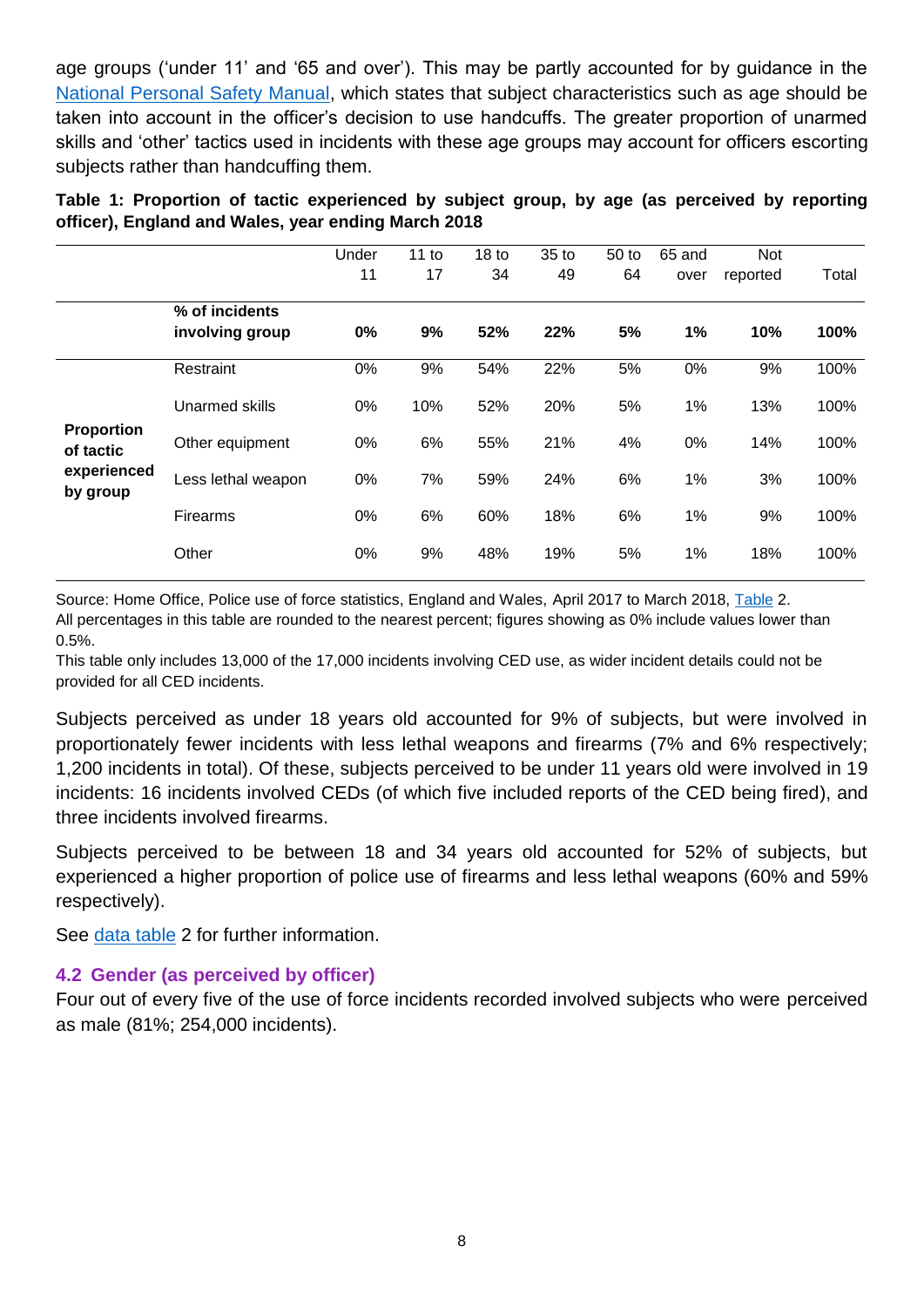

**Figure 3: Proportion of tactics used in incidents involving subject group, by gender (as perceived by reporting officer), England and Wales, year ending March 2018**

Source: Home Office, Police use of force statistics, England and Wales, April 2017 to March 2018, [Table](https://www.gov.uk/government/statistics/police-use-of-force-statistics-england-and-wales-april-2017-to-march-2018) 3. For ease of viewing, some of the tactics have been grouped; see the data tables for groupings. This chart only includes 13,000 of the 17,000 incidents involving CED use, as wider incident details could not be provided for all CED incidents.

As shown in Figure 3, female subjects were more likely to encounter unarmed skills, and less likely to encounter the use of other equipment (e.g. batons, irritant spray), than any other group. The greater proportion of unarmed skills and 'other' tactics used may be accounted for by officers escorting subjects rather than handcuffing them, as per guidance in the [National Personal Safety](http://www.college.police.uk/What-we-do/Learning/Professional-Training/Personal-safety/Pages/Personal-Safety-Training.aspx)  [Manual](http://www.college.police.uk/What-we-do/Learning/Professional-Training/Personal-safety/Pages/Personal-Safety-Training.aspx) regarding subject characteristics.

In incidents where the subject's details were not reported, the proportions of tactics used varied compared with other groups, including a higher proportion of 'other' tactics. The reason for this is not clear, but it is partially accounted for by recording issues in a small number of police forces; such issues are prevalent as this is the first year the data has been collected nationally.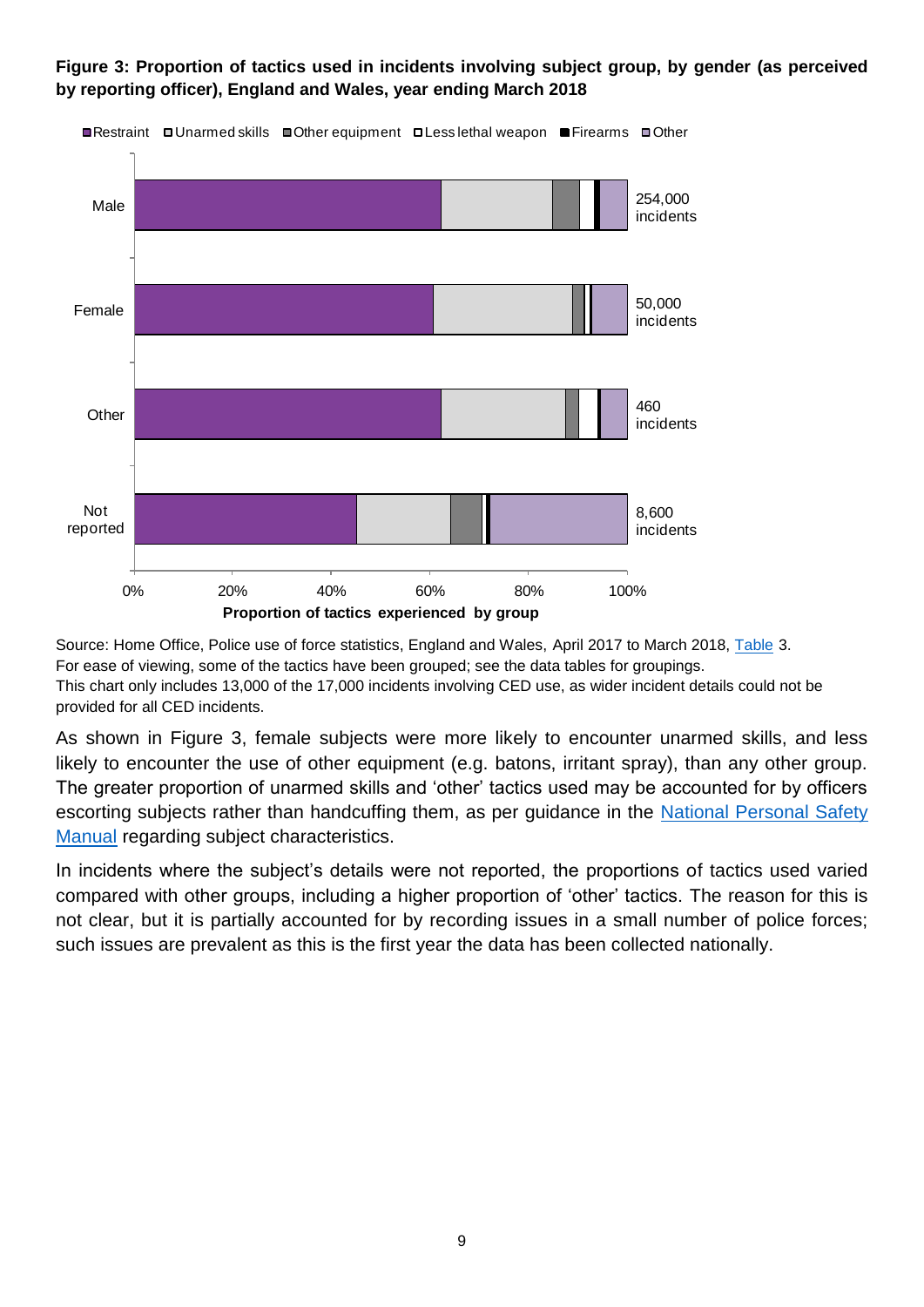|                                |                                   | Male | Female | Other | <b>Not</b><br>reported | Total |
|--------------------------------|-----------------------------------|------|--------|-------|------------------------|-------|
|                                | % of incidents involving<br>group | 81%  | 16%    | 0%    | 3%                     | 100%  |
|                                | Restraint                         | 82%  | 16%    | 0%    | 2%                     | 100%  |
|                                | Unarmed skills                    | 78%  | 19%    | 0%    | 2%                     | 100%  |
| <b>Proportion of</b><br>tactic | Other equipment                   | 88%  | 8%     | 0%    | 3%                     | 100%  |
| experienced by<br>group        | Less lethal weapon                | 92%  | 7%     | 0%    | 1%                     | 100%  |
|                                | <b>Firearms</b>                   | 91%  | 6%     | 0%    | 3%                     | 100%  |
|                                | Other                             | 71%  | 18%    | 0%    | 11%                    | 100%  |

**Table 2: Proportion of tactic experienced by subject group, by gender (as perceived by reporting officer), England and Wales, year ending March 2018**

Source: Home Office, Police use of force statistics, England and Wales, April 2017 to March 2018, [Table](https://www.gov.uk/government/statistics/police-use-of-force-statistics-england-and-wales-april-2017-to-march-2018) 3. All percentages in this table are rounded to the nearest percent; figures showing as 0% include values lower than 0.5%.

This table only includes 13,000 of the 17,000 incidents involving CED use, as wider incident details could not be provided for all CED incidents.

Subjects perceived as male accounted for 81% of subjects, but experienced a higher proportion of police use of firearms, less lethal weapons and other equipment (91%, 92% and 88% respectively).

See [data table](https://www.gov.uk/government/statistics/police-use-of-force-statistics-england-and-wales-april-2017-to-march-2018) 3 for further information.

# **4.3 Ethnicity (as perceived by officer)**

Almost three-quarters of the use of force incidents recorded involved subjects who were perceived as being White (229,000 incidents, 73%). No ethnicity information was recorded in 0.9% of incidents (2,800 incidents), although in 5% of incidents (17,000 incidents) the officer recorded that they 'did not know'<sup>1</sup> the subject's ethnicity.

In incidents where the officer 'did not know' the subject's ethnicity, the proportions of tactics used varied compared with other groups, including a higher proportion of 'other' tactics. The reason for this is not clear, but it is partially accounted for by recording issues in a small number of police forces; such issues are prevalent as this is the first year the data has been collected nationally.

 1 This may have been reported in situations where the officer did not feel confident in making a judgement about the subject's ethnicity, e.g. because of poor lighting conditions.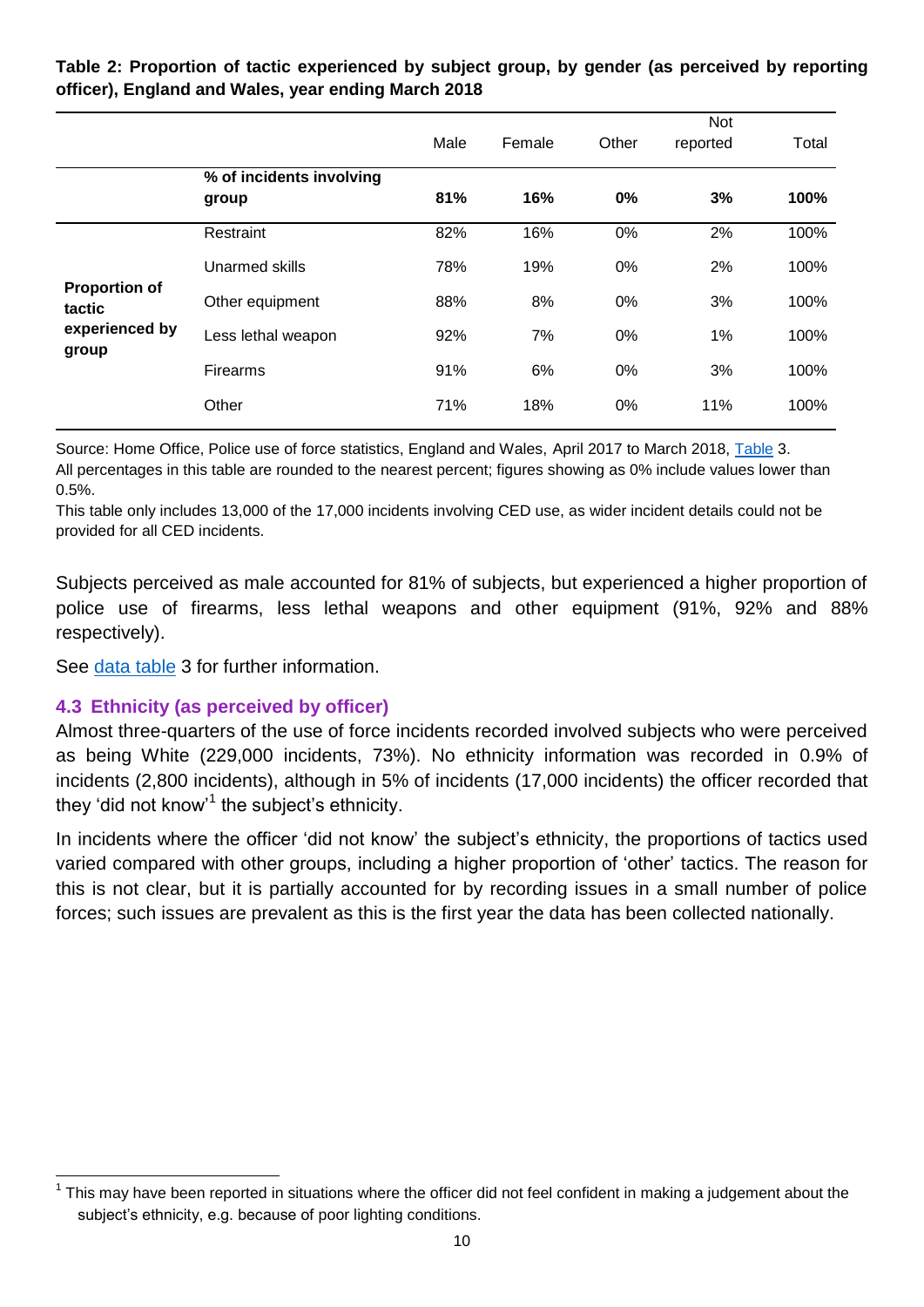### **Figure 4: Proportion of tactics used in incidents involving subject group, by ethnicity (as perceived by reporting officer), England and Wales, year ending March 2018**



■Restraint □Unarmed skills ■Other equipment □Less lethal weapon ■Firearms ■Other

Source: Home Office, Police use of force statistics, England and Wales, April 2017 to March 2018, [Table](https://www.gov.uk/government/statistics/police-use-of-force-statistics-england-and-wales-april-2017-to-march-2018) 4. For ease of viewing, some of the tactics have been grouped; see the data tables for groupings. This chart only includes 13,000 of the 17,000 incidents involving CED use, as wider incident details could not be provided for all CED incidents.

#### **Table 3: Proportion of tactic experienced by subject group, by ethnicity (as perceived by reporting officer), England and Wales, year ending March 2018**

|                                                           |                                   | White | <b>Black</b> | Asian | Mixed | Chinese<br>and other | Don't<br>Know | Not<br>reported | Total |
|-----------------------------------------------------------|-----------------------------------|-------|--------------|-------|-------|----------------------|---------------|-----------------|-------|
|                                                           | % of incidents<br>involving group | 73%   | 12%          | 5%    | 2%    | 2%                   | 5%            | 1%              | 100%  |
| <b>Proportion</b><br>of tactic<br>experienced<br>by group | Restraint                         | 75%   | 12%          | 5%    | 2%    | 2%                   | 4%            | 1%              | 100%  |
|                                                           | Unarmed skills                    | 77%   | 11%          | 4%    | 2%    | 1%                   | 4%            | 1%              | 100%  |
|                                                           | Other equipment                   | 75%   | 11%          | 4%    | 2%    | 1%                   | 5%            | 2%              | 100%  |
|                                                           | Less lethal weapon                | 67%   | 20%          | 6%    | 3%    | 2%                   | 2%            | 1%              | 100%  |
|                                                           | Firearms                          | 51%   | 26%          | 12%   | 3%    | 3%                   | 5%            | $0\%$           | 100%  |
|                                                           | Other                             | 58%   | 8%           | 3%    | 1%    | 1%                   | 29%           | 0%              | 100%  |

Source: Home Office, Police use of force statistics, England and Wales, April 2017 to March 2018, [Table](https://www.gov.uk/government/statistics/police-use-of-force-statistics-england-and-wales-april-2017-to-march-2018) 4. All percentages in this table are rounded to the nearest percent; figures showing as 0% include values lower than 0.5%.

This table only includes 13,000 of the 17,000 incidents involving CED use, as wider incident details could not be provided for all CED incidents.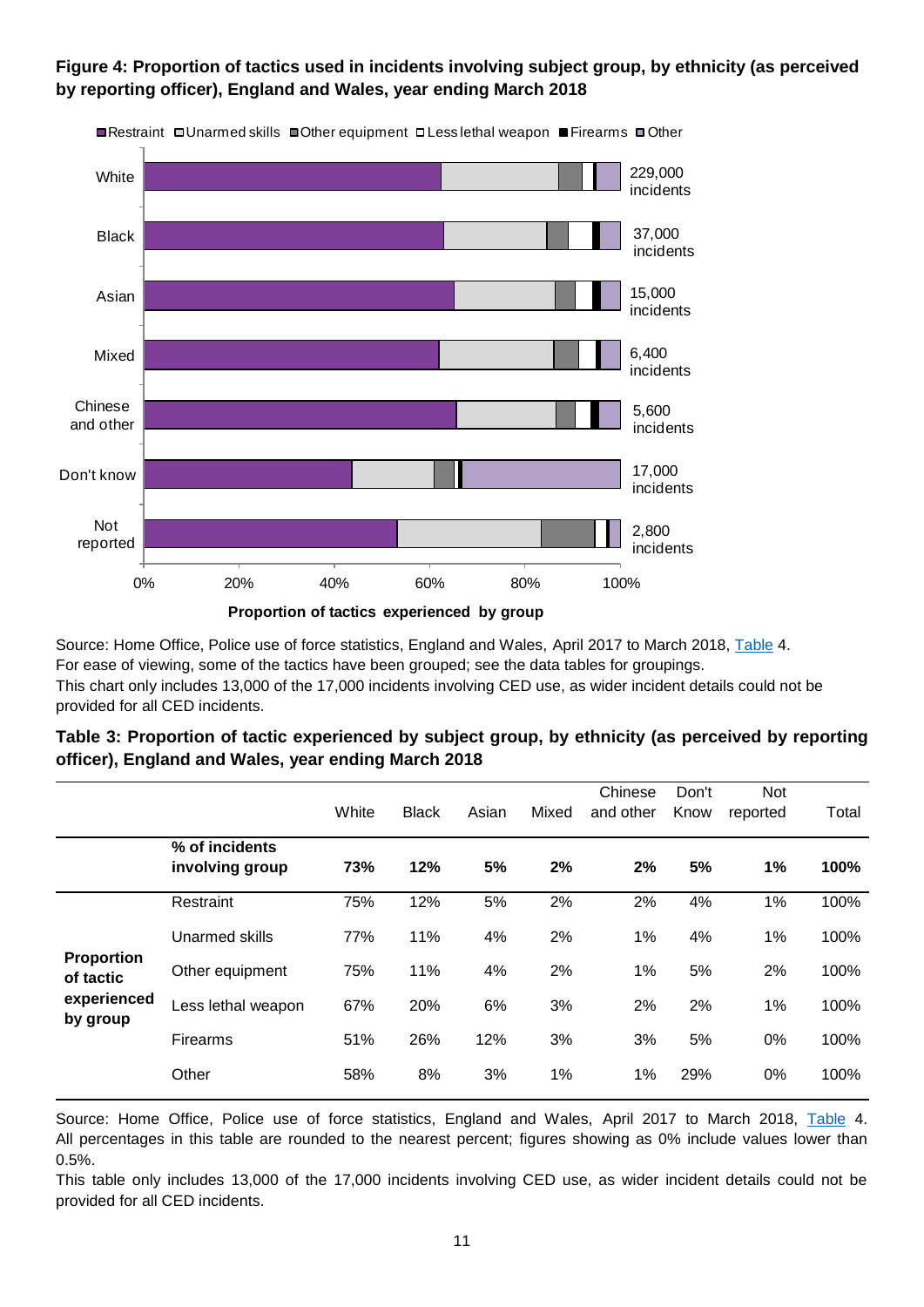Subjects perceived as White accounted for 73% of subjects involved in use of force incidents, but were only involved in 51% of incidents which involved police use of firearms. In comparison, subjects perceived as Black or Asian accounted for 12% and 5% of subjects, but were involved in proportionally more incidents which involved police use of firearms (26% and 12% respectively). Similarly for less lethal weapons, subjects perceived as Black were involved in a higher proportion of incidents where police used less lethal weapons (20%), while subjects perceived as White were involved in proportionately less (67%).

See [data table](https://www.gov.uk/government/statistics/police-use-of-force-statistics-england-and-wales-april-2017-to-march-2018) 4 for further information.

# **4.4 Disability (as perceived by officer)**

The majority (83%) of the use of force incidents recorded involved subjects who were perceived as having no physical or mental disabilities (260,000 incidents).

# **Figure 5: Proportion of tactics used in incidents involving subject group, by disability (as perceived by reporting officer), England and Wales, year ending March 2018**



Source: Home Office, Police use of force statistics, England and Wales, April 2017 to March 2018, [Table](https://www.gov.uk/government/statistics/police-use-of-force-statistics-england-and-wales-april-2017-to-march-2018) 5. For ease of viewing, some of the tactics have been grouped; see the data tables for groupings. This chart only includes 13,000 of the 17,000 incidents involving CED use, as wider incident details could not be provided for all CED incidents.

As shown in Figure 5, restraint tactics were used less in incidents where the subjects were perceived as having a disability, particularly in cases where the subject was perceived as having both mental and physical disabilities. This may be partly accounted for by guidance in the [National](http://www.college.police.uk/What-we-do/Learning/Professional-Training/Personal-safety/Pages/Personal-Safety-Training.aspx)  [Personal Safety Manual,](http://www.college.police.uk/What-we-do/Learning/Professional-Training/Personal-safety/Pages/Personal-Safety-Training.aspx) which states subject characteristics such as disabilities should be taken into account in the decision to use handcuffs. In situations where handcuffing or other restraints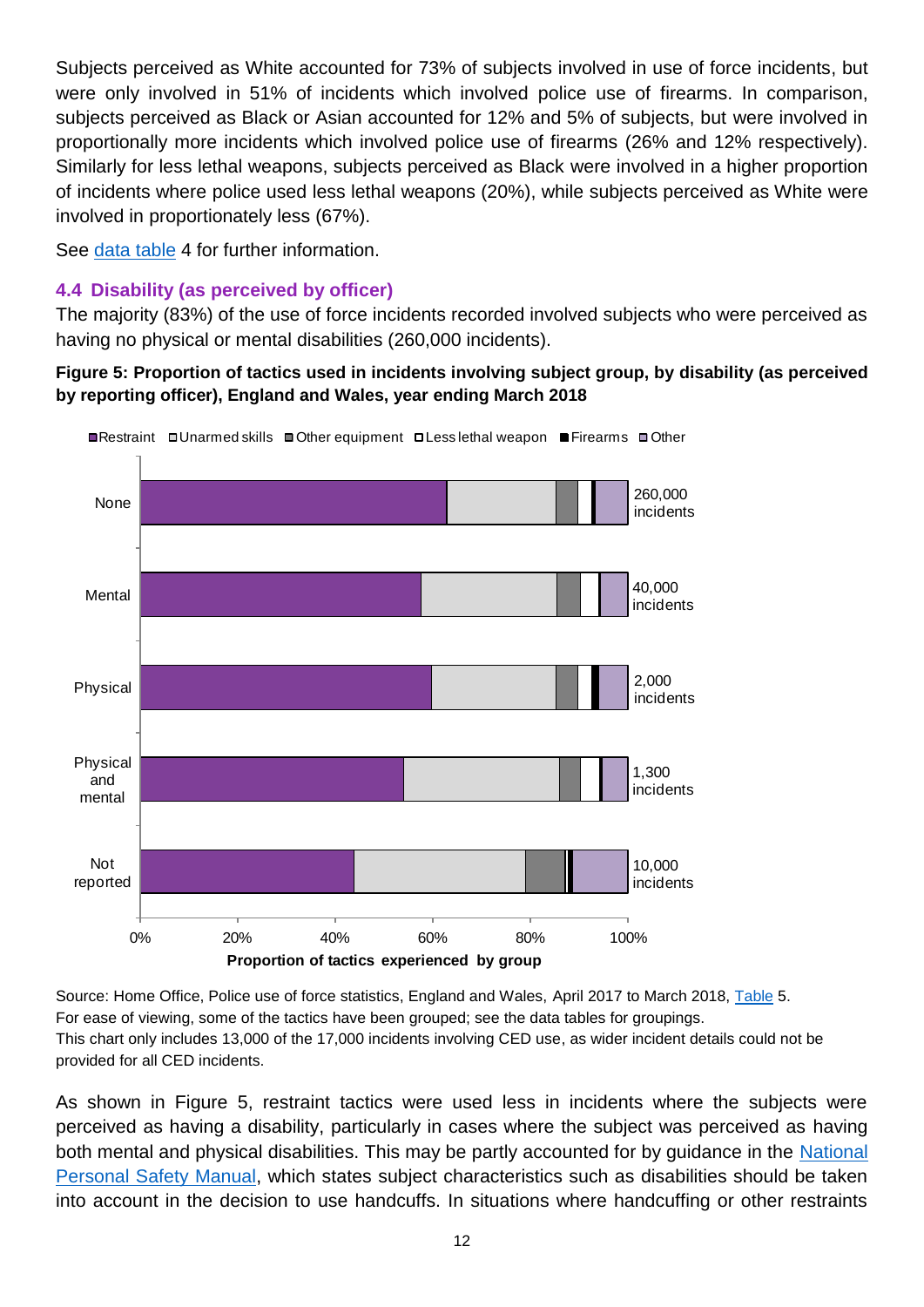would aggravate the subjects' condition, unarmed skills may have been employed by the officer instead.

**Table 4: Proportion of tactic experienced by subject group, by disability (as perceived by reporting officer), England and Wales, year ending March 2018**

|                                                           |                    |      |        |          | Mental   |          |       |
|-----------------------------------------------------------|--------------------|------|--------|----------|----------|----------|-------|
|                                                           |                    |      |        |          | and      | Not      |       |
|                                                           |                    | None | Mental | Physical | Physical | reported | Total |
|                                                           | % of incidents     |      |        |          |          |          |       |
|                                                           | involving group    | 83%  | 13%    | 1%       | 0%       | 3%       | 100%  |
| <b>Proportion</b><br>of tactic<br>experienced<br>by group | Restraint          | 84%  | 13%    | 1%       | 0%       | 2%       | 100%  |
|                                                           | Unarmed skills     | 78%  | 17%    | 1%       | 1%       | 5%       | 100%  |
|                                                           | Other equipment    | 80%  | 14%    | 1%       | $0\%$    | 5%       | 100%  |
|                                                           | Less lethal weapon | 80%  | 18%    | 1%       | 1%       | 1%       | 100%  |
|                                                           | <b>Firearms</b>    | 87%  | 8%     | $1\%$    | 0%       | 3%       | 100%  |
|                                                           | Other              | 82%  | 12%    | $1\%$    | 0%       | 5%       | 100%  |

Source: Home Office, Police use of force statistics, England and Wales, April 2017 to March 2018, [Table](https://www.gov.uk/government/statistics/police-use-of-force-statistics-england-and-wales-april-2017-to-march-2018) 5. All percentages in this table are rounded to the nearest percent; figures showing as 0% include values lower than 0.5%.

This table only includes 13,000 of the 17,000 incidents involving CED use, as wider incident details could not be provided for all CED incidents.

Subjects perceived as having a mental disability accounted for 13% of subjects, but experienced a higher proportion of police use of less lethal weapons (18%, predominantly CED), however they experienced proportionately less police use of firearms (8%). Where less lethal weapons were used in incidents with this group of subjects (2,400 incidents), there were 380 discharges.

Subjects perceived as having no disabilities (83%) experienced a lower proportion of police use of less lethal weapons (80%), but a higher proportion of police use of firearms (87%).

See [data table](https://www.gov.uk/government/statistics/police-use-of-force-statistics-england-and-wales-april-2017-to-march-2018) 5 for further information.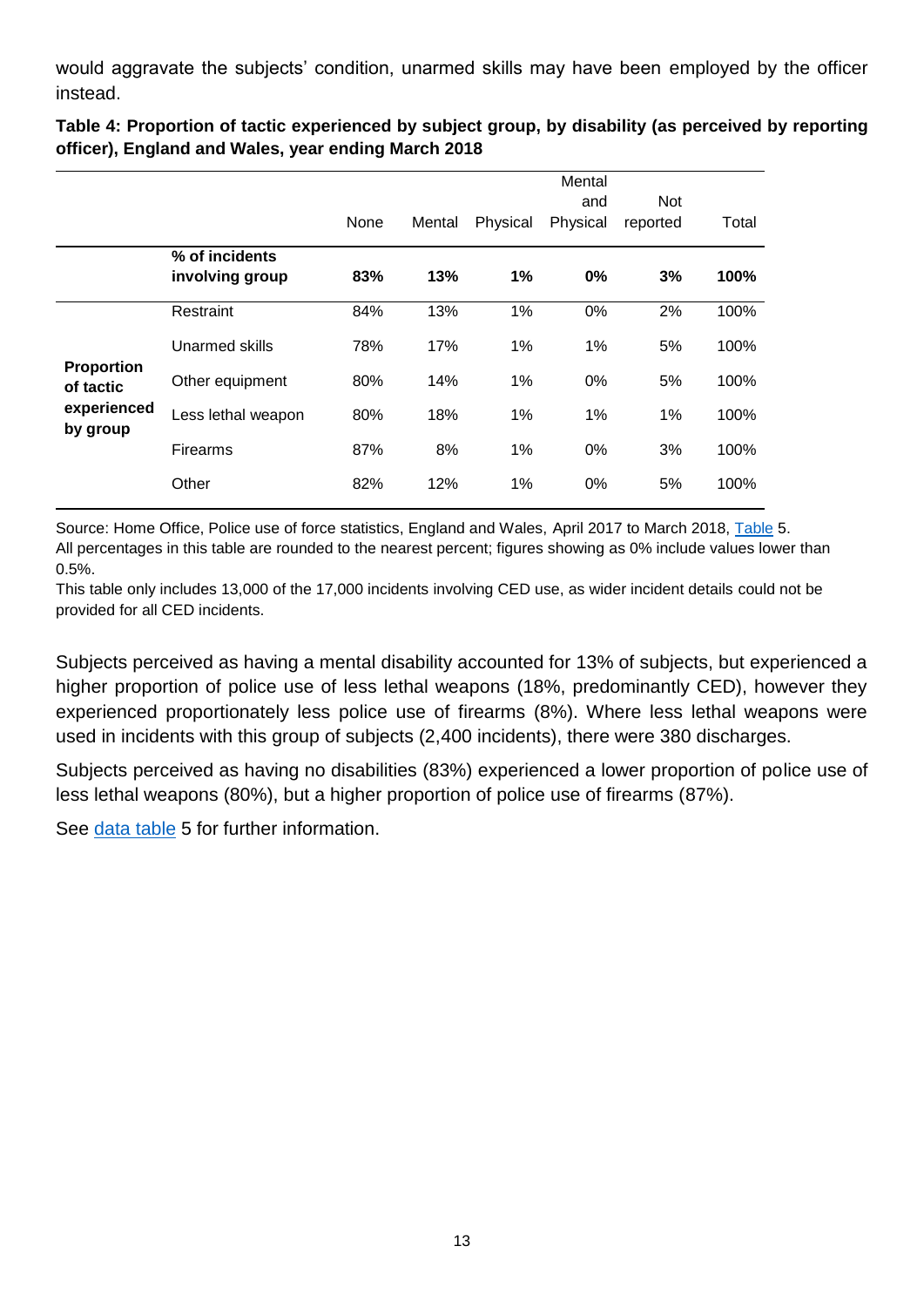# <span id="page-13-0"></span>**5 Use of force tactics by reason, impact factors and outcomes**

This section presents further detail on incidents wherein officers recorded the use of: restraint tactics, unarmed skills, other equipment (batons, irritant sprays, spit and bite guards), less lethal weapons (CED and AEP), or firearms.

See [data tables](https://www.gov.uk/government/statistics/police-use-of-force-statistics-england-and-wales-april-2017-to-march-2018) 6, 7, and 8 for further information, including the use of dogs, shields and 'other/improvised' tactics, and more detailed breakdowns.

#### **Section 5: Data quality**

**Incidents can involve multiple tactics, reasons for using force, impact factors and outcomes, and as such should not be interpreted as being directly linked or causal.** For example, in an incident where restraint tactics were used and the outcome 'hospitalisation' was recorded, it does not follow that hospitalisation was caused by the use of restraint tactics, as other tactics may have been recorded in that incident which caused or contributed to the outcome. This also applies to reasons for using force and impact factors.

Officers may have recorded the outcomes 'hospitalisation' and 'fatality' even when these did not occur as a result of the reporting officers' use of force. **Outcomes recorded as 'fatality' have not been included in this section due to data quality issues.** Information on fatalities can be found in [section 7.3.](#page-27-0)

#### **5.1 Overview**

There were 313,000 incidents reported, which involved 469,000 tactics. The majority of incidents  $(62%)$  involved only one tactic; 2% of incidents had no tactics reported<sup>2</sup>.

#### **Reasons**

Across all reported incidents, the most commonly reported reasons for using force were for protection or to assist in making an arrest. Using force as a means of protection most commonly involved the officer protecting themselves or other officers, but also included officers protecting the public and the subject. The majority (80%) of incidents were reported with multiple reasons for using force.

Source: Home Office, Police use of force statistics, England and Wales, April 2017 to March 2018, [Table](https://www.gov.uk/government/statistics/police-use-of-force-statistics-england-and-wales-april-2017-to-march-2018) 6. Figure shows the five most common reasons only. Multiple reasons can apply in an incident.





<sup>1</sup>  $2$  See section 2.2 regarding the reason some incidents have no tactics.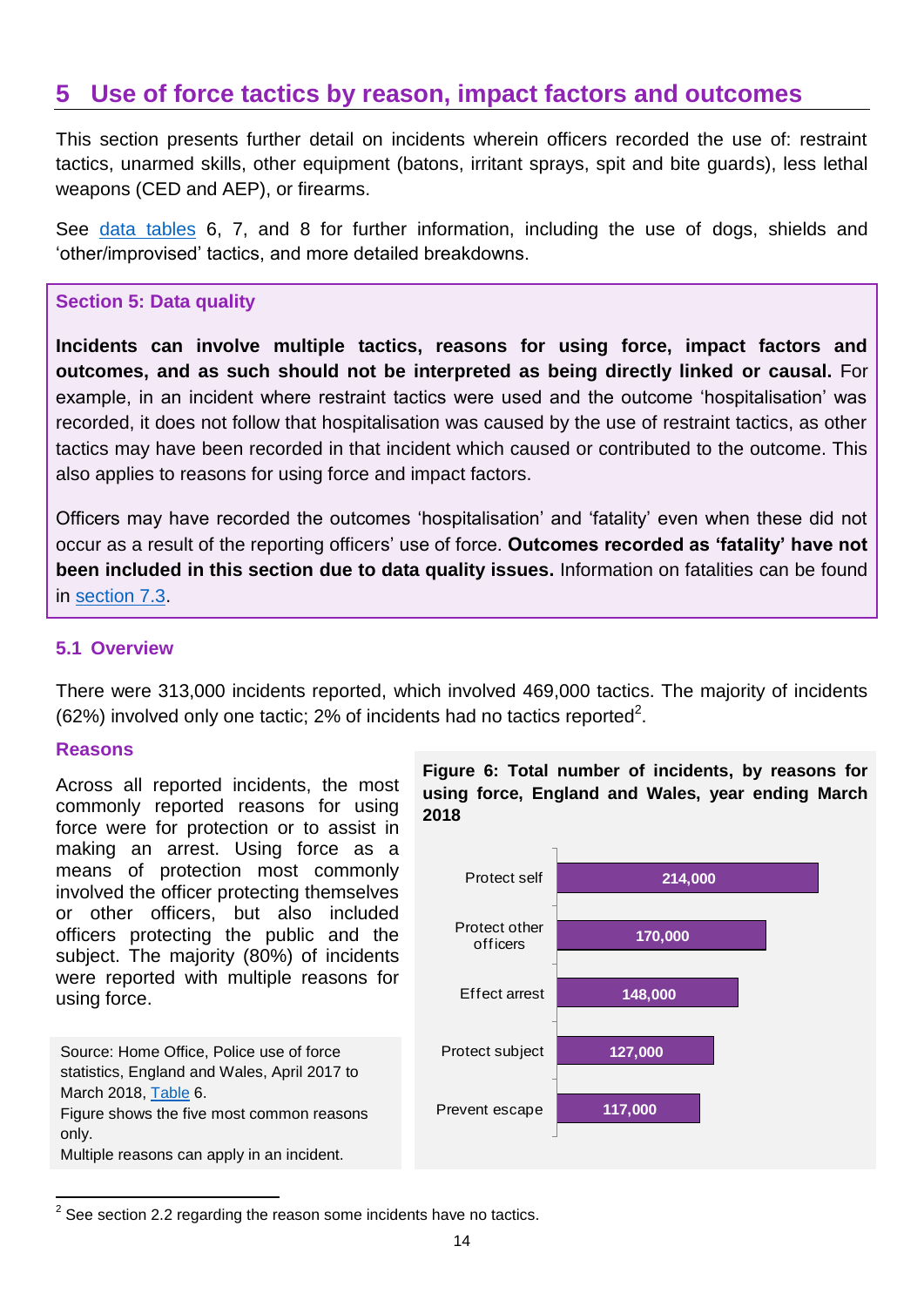#### **Impact factors**

The most common impact factors recorded were: alcohol, drugs, and the size/gender/build of the subject. The majority (90%) of incidents included an impact factor, and almost half (49%) involved multiple impact factors.

#### **Figure 7: Total number of incidents, by impact factor, England and Wales, year ending March 2018**



Alcohol

127,000 incidents



**Drugs** 

85,000 incidents

Size/gender/build

79,000 incidents

Source: Home Office, Police use of force statistics, England and Wales, April 2017 to March 2018, [Table](https://www.gov.uk/government/statistics/police-use-of-force-statistics-england-and-wales-april-2017-to-march-2018) 7. Figure shows the three most common impact factors only.

Multiple impact factors can apply in an incident, and there may also be incidents where no impact factor applies.

# **Figure 8: Total number of incidents, by outcome, England and Wales, year ending March 2018**



#### **Outcomes**

The most common outcome across all incidents was 'arrested', which was the most frequently reported outcome when looking across all individual tactics.

The outcome 'other' is the second most common outcome recorded, and is within the three most frequently reported outcomes for all tactics. 'Other' could include the subject being cautioned, charged, or de-arrested following further information, among others. See [user](https://www.gov.uk/government/statistics/police-use-of-force-statistics-england-and-wales-april-2017-to-march-2018)  [guide](https://www.gov.uk/government/statistics/police-use-of-force-statistics-england-and-wales-april-2017-to-march-2018) for further details.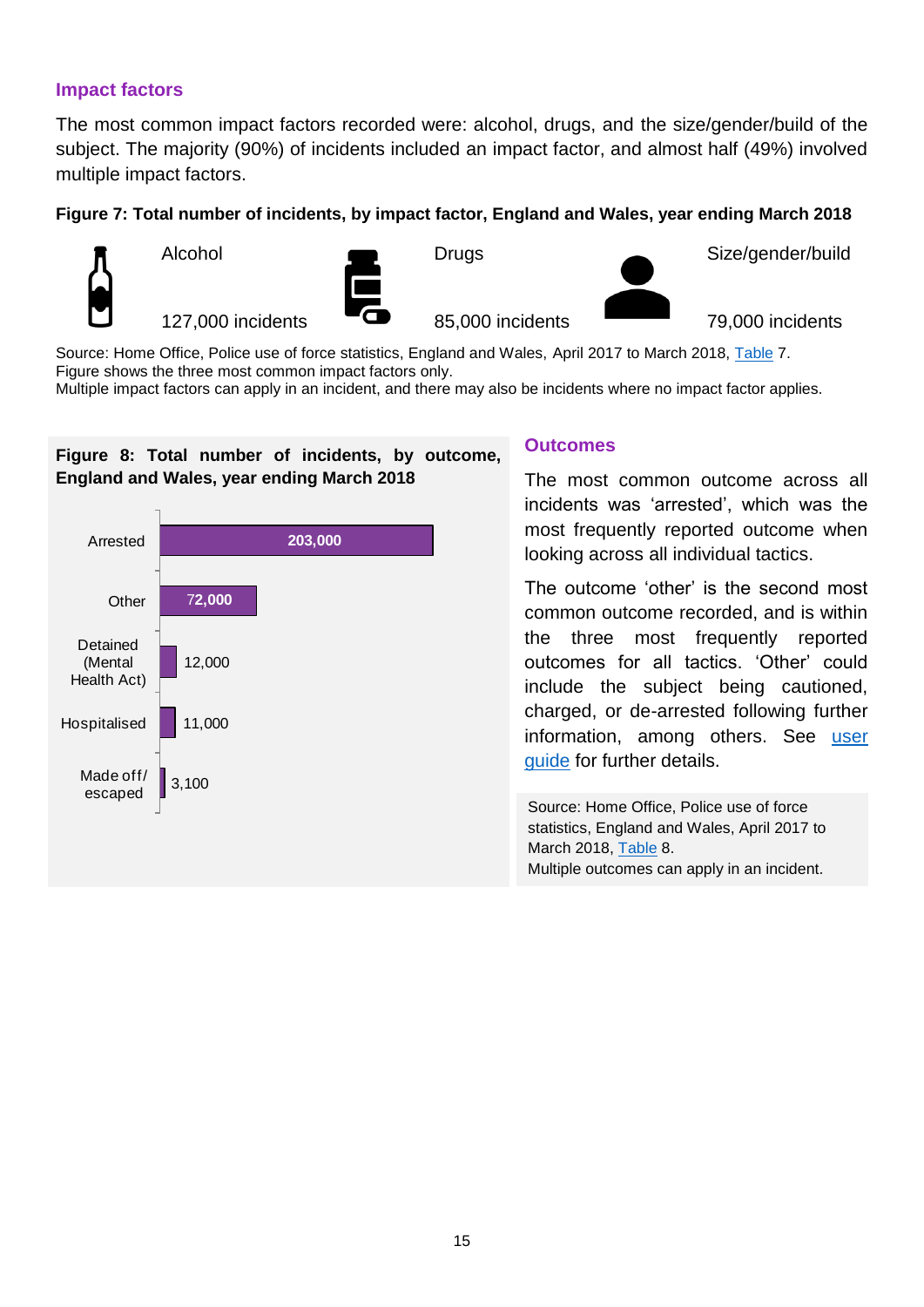# **5.2 Restraint tactics**

Restraint tactics covers the use of handcuffs, ground restraint, and/or limb/body restraints; these tactics were used 286,000 times. They were the most commonly used group of tactics across all incidents, and handcuffing accounted for 77% of all restraint. Of the 219,000 incidents involving handcuffing, 126,000 (57%) reported handcuffing as the only tactic used.

#### **Reasons**

In incidents where restraint tactics were amongst the tactics used, the most common reasons included protection of the officer (reported 204,000 times), or other officers (reported 162,000 times), followed by assisting in making an arrest (reported 148,000 times). This is similar to the most common reasons for using force for most other tactics.

#### **Impact factors**

In incidents where restraint tactics were used, the most common impact factors recorded were: alcohol, drugs, and the size/gender/build of the subject; this is similar to incidents involving unarmed skills and other equipment. Mental health was more likely to be reported as an impact factor in incidents where ground restraint or limb/body restraints were used, but less likely for incidents involving handcuffing.

#### **Figure 9: Number of times restraint tactics were used, by impact factor, England and Wales, year ending March 2018**



Source: Home Office, Police use of force statistics, England and Wales, April 2017 to March 2018, [Table](https://www.gov.uk/government/statistics/police-use-of-force-statistics-england-and-wales-april-2017-to-march-2018) 7. Figure shows the three most common impact factors only.

Multiple impact factors can apply in an incident, and there may also be incidents where no impact factor applies.

# **Figure 10: Number of times restraint tactics were used, by outcome, England and Wales, year ending March 2018**



#### **Outcomes**

In incidents where restraint tactics were used, the most common outcome was 'arrested', which is the same across all individual tactics.

The outcome 'other' could include the subject being cautioned, charged, or dearrested following further information, among others. See [user guide](https://www.gov.uk/government/statistics/police-use-of-force-statistics-england-and-wales-april-2017-to-march-2018) for further details.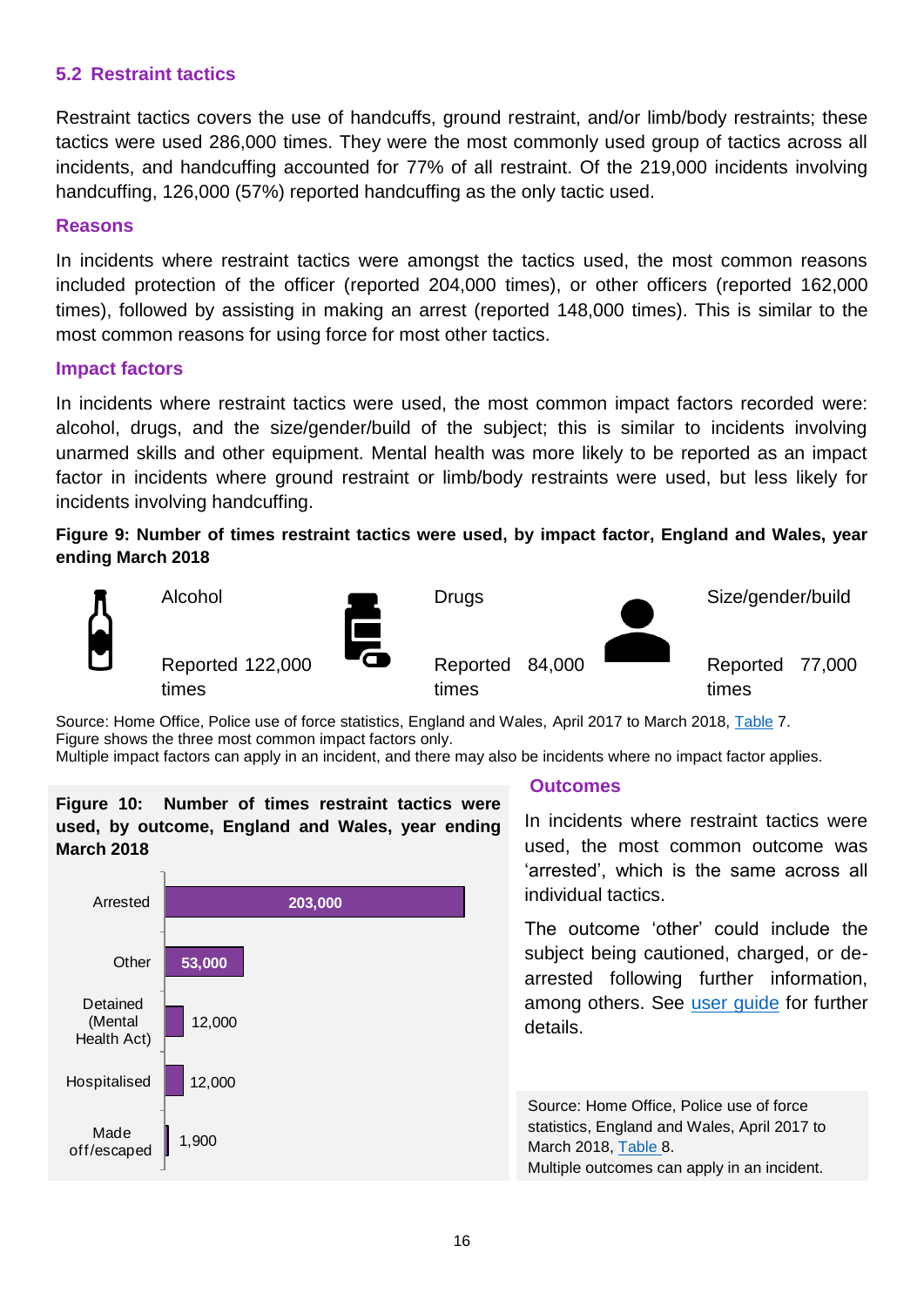# **5.3 Unarmed skills**

Unarmed skills (i.e. physical contact, which can include: pushing; pulling; the use of pressure points; and knee, foot or hand strikes) were used in 35% of all incidents recorded (110,000 incidents). There were 36,000 incidents in which unarmed skills was the only tactic reported.

# **Reasons**

In incidents where unarmed skills were amongst the tactics used, the most common reasons included protection of the officer (79,000 incidents) and other officers (70,000 incidents), similar to the most common reasons for using force for most other tactics. Protecting the subject was the third most commonly reported reason for using force in incidents involving unarmed skills (50,000 incidents). Unarmed skills could be used by the officer in these incidents to prevent the subject from harming themselves.

### **Impact factors**

In incidents where unarmed skills were used, the most common impact factors recorded were: alcohol, drugs, and the size/gender/build of the subject. This is similar to incidents involving restraint tactics and other equipment such as irritant spray and batons.

**Figure 11: Number of times unarmed skills were used, by impact factor, England and Wales, year ending March 2018**

**Drugs** 



Alcohol





Size/gender/build

32,000 incidents

54,000 incidents

Source: Home Office, Police use of force statistics, England and Wales, April 2017 to March 2018, [Table](https://www.gov.uk/government/statistics/police-use-of-force-statistics-england-and-wales-april-2017-to-march-2018) 7.

34,000 incidents

Figure shows the three most common impact factors only.

Multiple impact factors can apply in an incident, and there may also be incidents where no impact factor applies.

# **Figure 12: Number of times unarmed skills were used, by outcome, England and Wales, year ending March 2018**



### **Outcomes**

In incidents where unarmed skills were used, the most common outcome was 'arrested', which is the same across all individual tactics.

The outcome 'other' could include the subject being cautioned, charged, or dearrested following further information, among others. See [user guide](https://www.gov.uk/government/statistics/police-use-of-force-statistics-england-and-wales-april-2017-to-march-2018) for further details.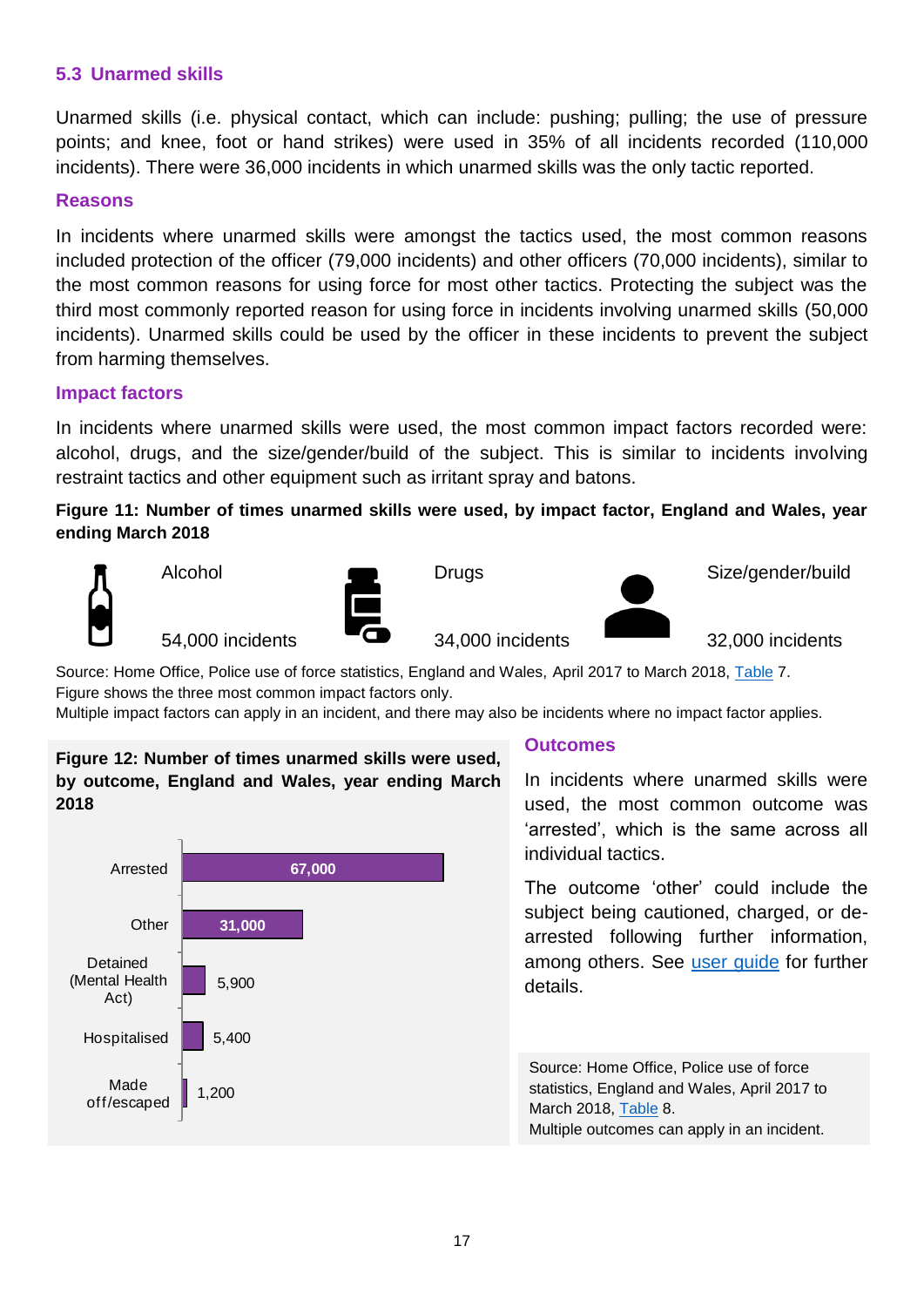# **5.4 Batons and irritant spray**

Batons and irritant spray were involved in 2% and 4% of all incidents recorded, respectively. **This includes incidents where the baton or canister containing the irritant was drawn but not used**. Of the 14,000 times that irritant sprays were reported, they were used (sprayed) 5,600 times. Of the 5,000 times that batons were reported, they were used 1,400 times.

#### **Reasons**

In incidents where batons and/or irritant spray were involved, the most common reasons included protection of the officer (reported 15,000 times) and other officers (reported 12,000 times), similar to the most common reasons for using force for most other tactics.

#### **Impact factors**

In incidents where batons and/or irritant spray were involved, the most common impact factors recorded were: alcohol, the size/gender/build of the subject, and drugs; this is similar to incidents involving restraint tactics and unarmed skills.

# **Figure 13: Number of times batons and/or irritant sprays were used, by impact factor, England and Wales, year ending March 2018**



Source: Home Office, Police use of force statistics, England and Wales, April 2017 to March 2018, [Table](https://www.gov.uk/government/statistics/police-use-of-force-statistics-england-and-wales-april-2017-to-march-2018) 7. Figure shows the three most common impact factors only.

Multiple impact factors can apply in an incident, and there may also be incidents where no impact factor applies.

# **Figure 14: Number of times batons and/or irritant sprays were used, by outcome, England and Wales, year ending March 2018**



# **Outcomes**

In incidents where batons and/or irritant spray were involved, the most common outcome was 'arrested', which is the same across all individual tactics.

The outcome 'other' could include the subject being cautioned, charged, or dearrested following further information, among others. See [user guide](https://www.gov.uk/government/statistics/police-use-of-force-statistics-england-and-wales-april-2017-to-march-2018) for further details.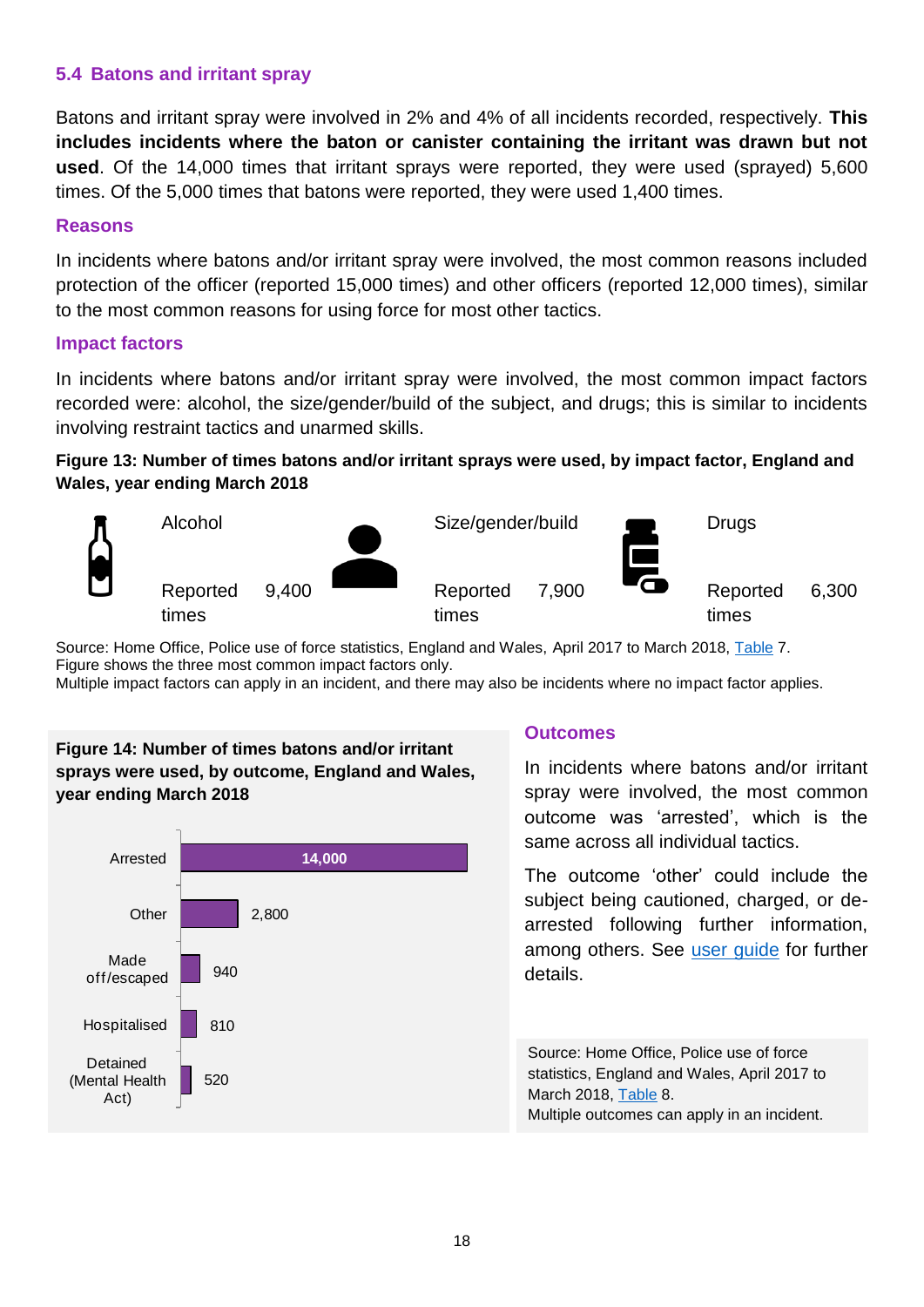# **5.5 Spit and bite guards**

Spit and bite guards may be used by an officer to provide protection from spitting and reduce the worst effects of biting. They were used in 0.8% of all incidents recorded (2,600 incidents). These incidents may also include other tactics; there were 210 incidents in which spit and bite guards were the only tactic reported.

#### **Reasons**

In incidents where spit and bite guards were used, the most common reasons included protection of other officers (2,100 incidents) and the reporting officer (2,100 incidents), similar to the most common reasons for using force for most other tactics.

#### **Impact factors**

In incidents where spit and bite guards were used, the most common impact factors recorded were: alcohol, drugs, and mental health.

### **Figure 15: Number of times spit and bite guards were used, by impact factor, England and Wales, year ending March 2018**

Drugs



Alcohol



1,200 incidents



Mental health

1,600 incidents

1,000 incidents

Source: Home Office, Police use of force statistics, England and Wales, April 2017 to March 2018, [Table](https://www.gov.uk/government/statistics/police-use-of-force-statistics-england-and-wales-april-2017-to-march-2018) 7. Figure shows the three most common impact factors only.

Multiple impact factors can apply in an incident, and there may also be incidents where no impact factor applies.

**Figure 16: Number of times spit and bite guards were used, by outcome, England and Wales, year ending March 2018** 



# **Outcomes**

In incidents where spit and bite guards were used, the most common outcome was 'arrested', which is the same across all individual tactics.

The outcome 'other' could include the subject being cautioned, charged, or dearrested following further information, among others. See [user guide](https://www.gov.uk/government/statistics/police-use-of-force-statistics-england-and-wales-april-2017-to-march-2018) for further details.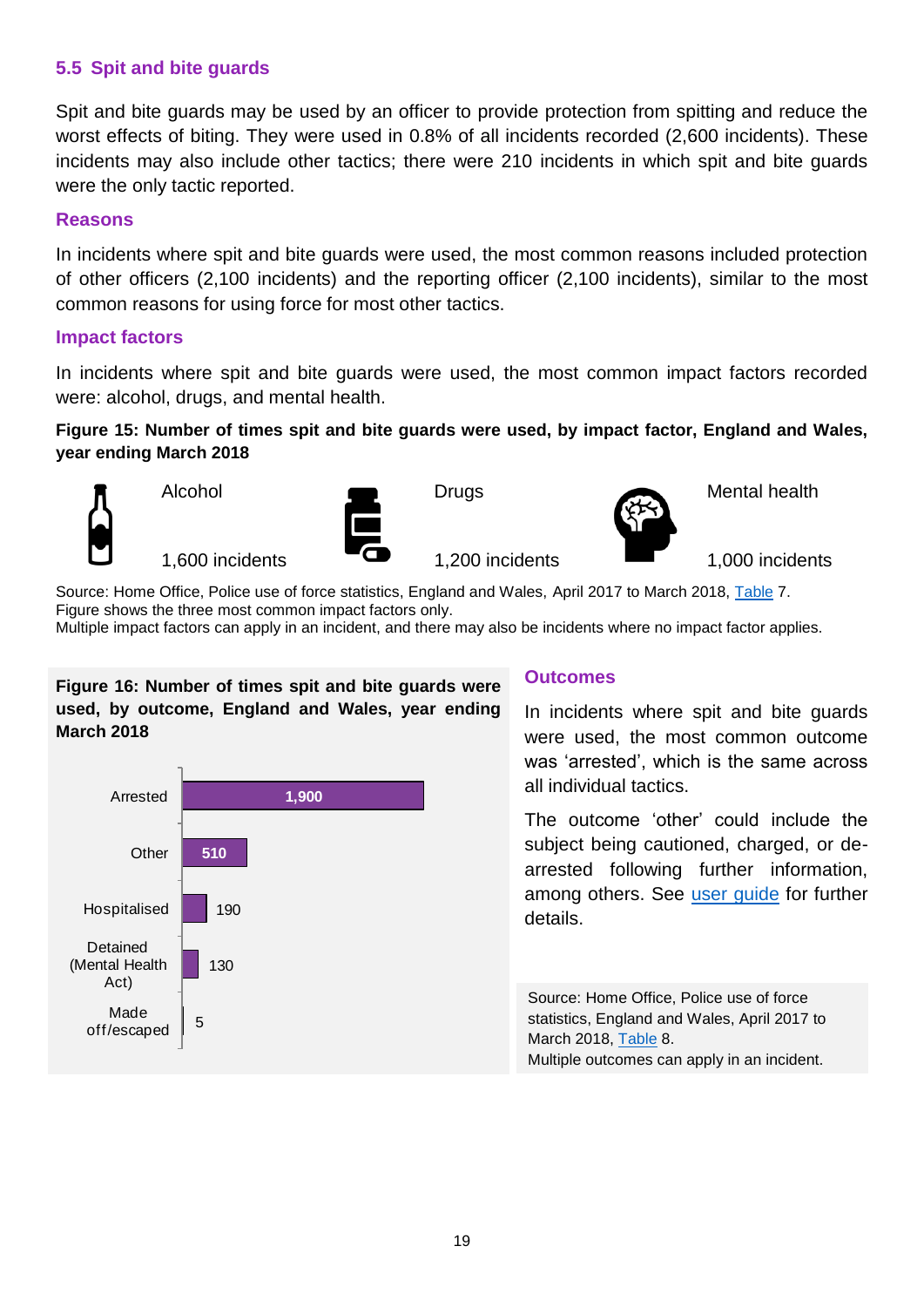# **5.6 Less lethal weapons - CED (Conducted energy device)**

Officers must record when a CED (i.e. a TASER<sup>®</sup>) is used in an incident, even when it is not fired. CED use is recorded against seven categories: drawn, aimed, arced, red-dot, drive-stun, fired, and angle drive-stun. Drawn, aimed, arced, and red-dot are non-discharge uses, as no electricity is discharged into the subject. Drive-stun, fired, and angle drive-stun are discharge uses. For definitions of these uses, see the [user guide.](https://www.gov.uk/government/statistics/police-use-of-force-statistics-england-and-wales-april-2017-to-march-2018)

In keeping with previous recording on CED use, these statistics present the 'highest' use of CED from each incident. For example, if a CED is drawn, aimed, red-dotted, and then fired, this use will appear under 'Fired' only.

The recording of police use of CEDs was a national requirement prior to 2017-18. However, due to the transition required to implement new recording systems, 17 police forces provided the Home Office with summary data on police use of CED for part or all of the reporting period, rather than incident-level data.

Despite the change in collection methods, **the total figure for CED use is considered to be an accurate reflection of CED use by the 43 police forces in England and Wales in 2017-18**. However, due to the transitions to new recording systems occurring at different times across police forces, only 13,000 of the 17,000 CED incidents included wider incident details such as the reasons for using force, impact factors and outcomes.

### **Incidents involving CEDs**

CEDs were used in 17,000 incidents, although **in 85% of these incidents the CED was not discharged**.

This proportion of non-discharge/ discharge use is similar to previous years. However, the proportion of 'not stated' is higher than in previous years, due to the disruption caused by the transition required to implement new data recording systems.

#### **Reasons**

In incidents where CEDs were used, the most common reasons included protection of the officer (12,000 incidents) and other officers (10,000 incidents), and to assist in making an arrest (7,900 incidents). This is similar to the most common reasons for using force for most other tactics.

Nondischarge 85% (15,000) Discharge 12% (2,000) Not Stated 3% (530) **17,000 incidents**

Source: Home Office, Police use of force statistics, England and Wales, April 2017 to March 2018, [Table](https://www.gov.uk/government/statistics/police-use-of-force-statistics-england-and-wales-april-2017-to-march-2018) 1.

**Figure 17: Number of times CEDs were used, by use type, England and Wales, year ending March 2018**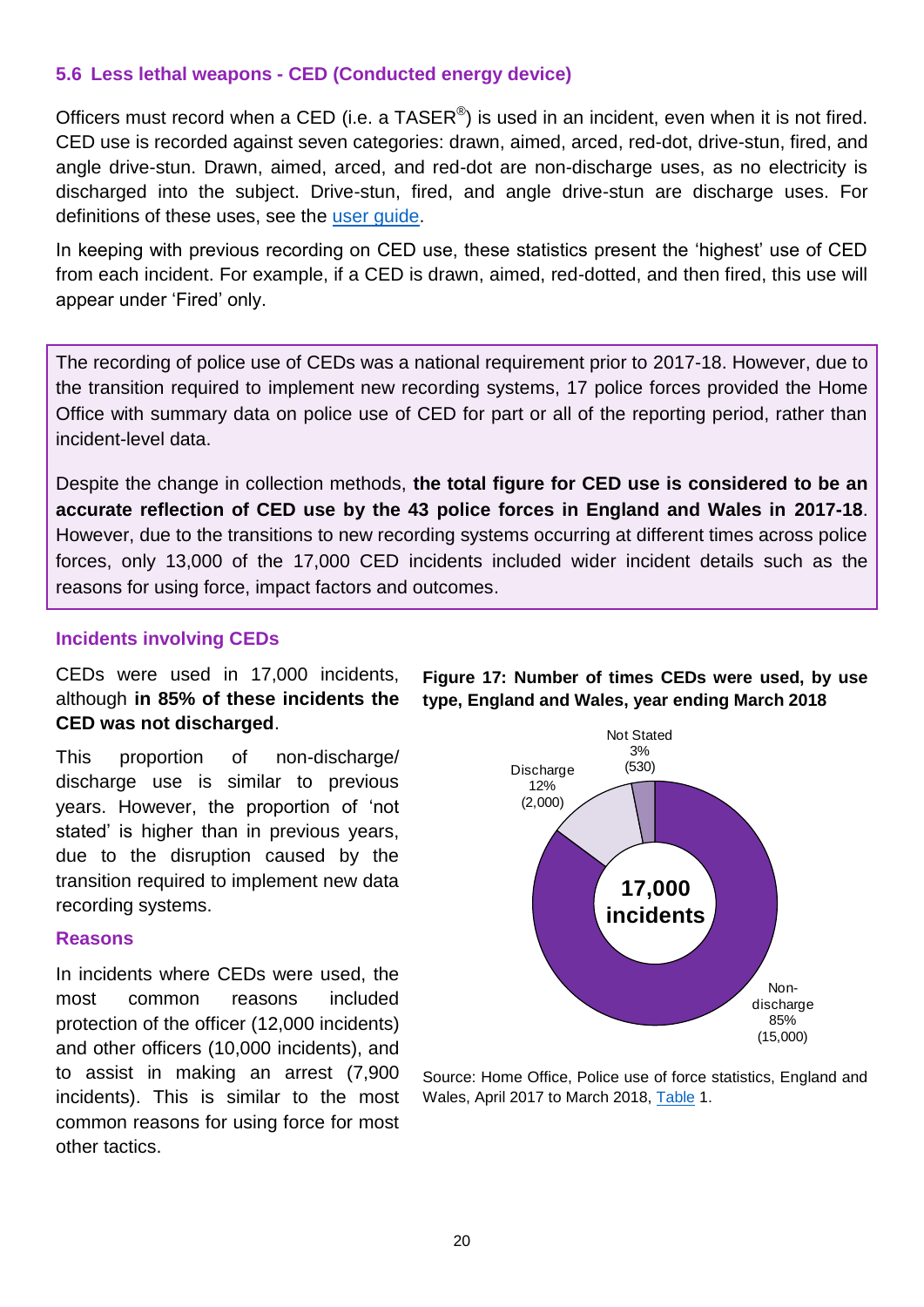# **Impact factors**

In incidents where CEDs were used, the most common impact factor recorded was the subject being in possession of a weapon. Possession of a weapon was also the main impact factor in incidents involving AEPs and firearms.

### **Figure 18: Number of times CEDs were used, by impact factor, England and Wales, year ending March 2018**



Possession of a weapon

7,500 incidents



Prior knowledge

4,300 incidents

Size/gender/build

4,100 incidents

Source: Home Office, Police use of force statistics, England and Wales, April 2017 to March 2018, [Table](https://www.gov.uk/government/statistics/police-use-of-force-statistics-england-and-wales-april-2017-to-march-2018) 7. Figure shows the three most common impact factors only.

Multiple impact factors can apply in an incident, and there may also be incidents where no impact factor applies. This chart only includes 13,000 of the 17,000 incidents involving CED use, as wider incident details could not be provided for all CED incidents.

# **Figure 19: Number of times CEDs were used, by outcome, England and Wales, year ending March 2018**



#### **Outcomes**

In incidents where CEDs were used, the most common outcome was 'arrested', which is the same across all individual tactics.

The outcome 'other' could include the subject being cautioned, charged, or dearrested following further information, among others. See [user guide](https://www.gov.uk/government/statistics/police-use-of-force-statistics-england-and-wales-april-2017-to-march-2018) for further details.

Source: Home Office, Police use of force statistics, England and Wales, April 2017 to March 2018, [Table](https://www.gov.uk/government/statistics/police-use-of-force-statistics-england-and-wales-april-2017-to-march-2018) 8. Multiple outcomes can apply in an incident.

### **Police use of CED prior to 2017-18**

The statistics on police use of CEDs that were previously collected and published by Home Office on a calendar year basis, up to 2016 (inclusive) are available on [GOV.UK.](https://www.gov.uk/government/collections/use-of-taser-statistics) Figures on CED use for the three months between the 2016 reporting period and the new 2017-18 reporting period for police use of force (i.e. January to March 2017) are available in [data table](https://www.gov.uk/government/statistics/police-use-of-force-statistics-england-and-wales-april-2017-to-march-2018) 14 of this release. Revisions made to the CED use figures for 2016 are available in [data table](https://www.gov.uk/government/statistics/police-use-of-force-statistics-england-and-wales-april-2017-to-march-2018) 15.

The way in which police use of CEDs is counted and measured remains the same in 2017-18 compared with previous years; however, the way officers report their use has now changed. Therefore, **caution is advised when comparing figures on CED use with those for previous years.** The latest figures show that the number of times CEDs were used by police in 2017-18 has increased compared with the previous reporting year (calendar year 2016).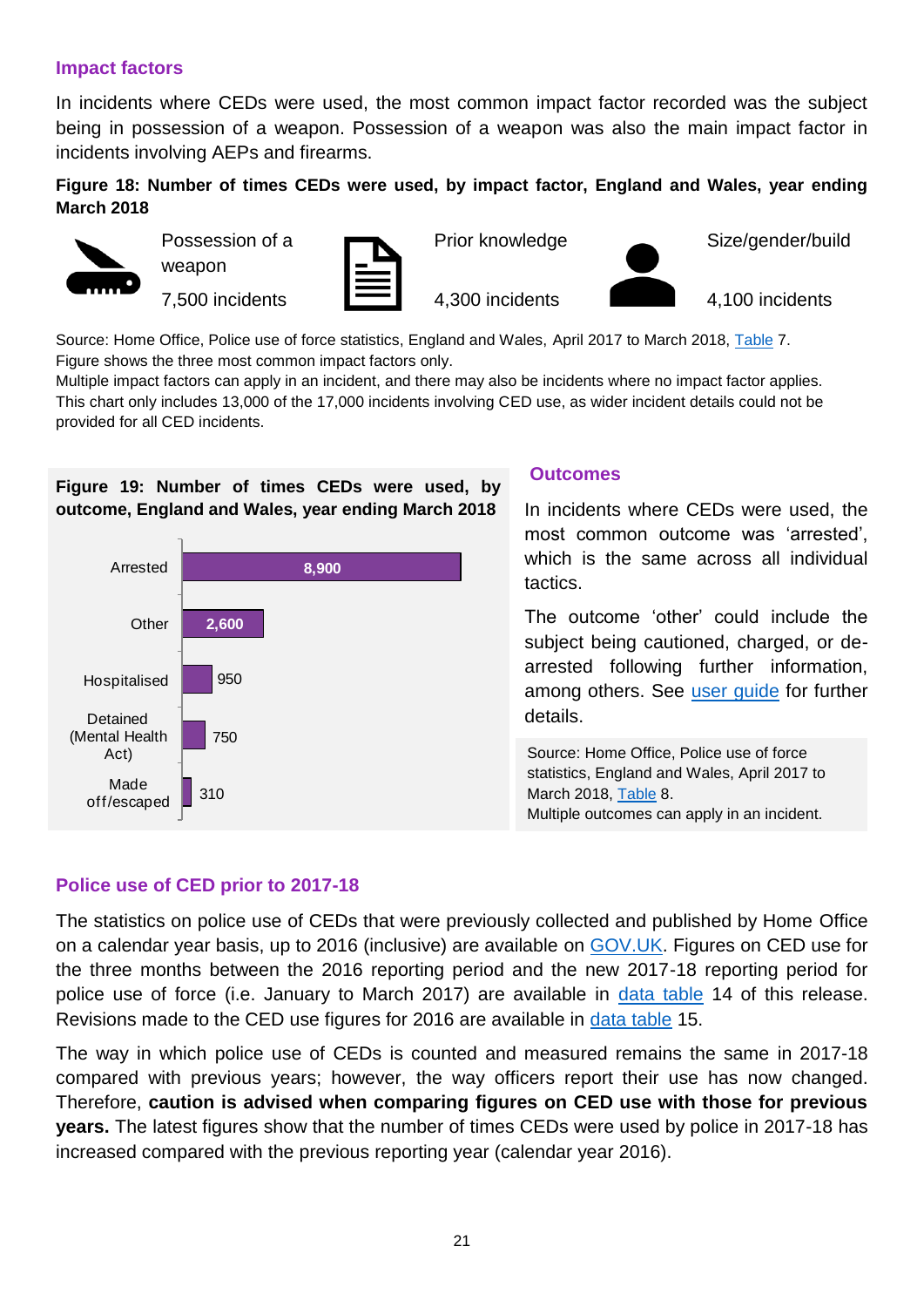#### **Figure 20: Number of times CEDs were used, England and Wales, year ending December 2009 to year ending March 2018**



Source: Home Office, Police use of force statistics, England and Wales, April 2017 to March 2018, [Table](https://www.gov.uk/government/statistics/police-use-of-force-statistics-england-and-wales-april-2017-to-march-2018) 1; Police use of TASER ® X26 conducted energy devices statistics, England and Wales, [collection.](https://www.gov.uk/government/collections/use-of-taser-statistics) CEDs were first trialled in UK police forces in 2003, after which the use of CEDs by all specially trained officers was authorised by the Home Secretary in 2008. The roll-out of CEDs to all 43 Home Office police forces finished in 2013. The rounding conventions used in this chart (i.e. to the nearest hundred) are different to the rest of the release to allow readers to distinguish between numbers that would otherwise round to the same value.

The increase in CED use compared to the previous reporting year is in line with the overall trend of increasing CED use, and may reflect:

- the increase in recent years of the number of CED-trained officers and CEDs available in police forces (which is based on forces' strategic assessments of threat and risk); or
- officers dealing with more incidents with the potential for conflict.

However, this latest rise may not be entirely explained by a real increase in police using CEDs, and may be partially accounted for by an **increase in the recording of CED use due to improved, simpler methods of recording** (i.e. officers recording more of their CED use, rather than more frequently using CEDs).

All types of CED use (discharge, non-discharge, and not stated) increased compared to the previous year. However, the majority (89%) of this increase in CED use was accounted for by a rise in non-discharge uses.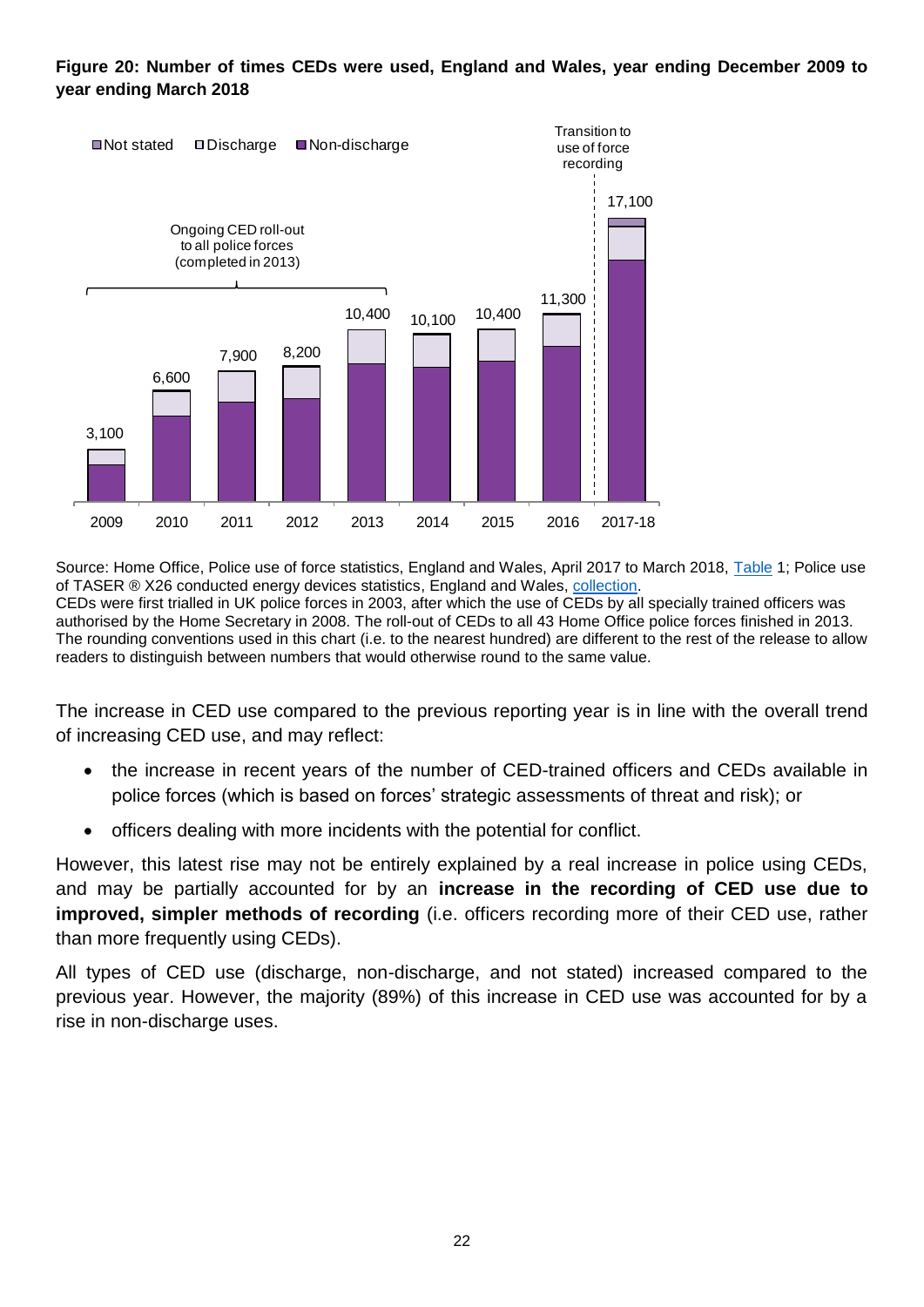# **5.7 Less lethal weapons - AEP**

AEP is a soft nosed impact projectile fired from a single shot launcher. AEPs were involved in 0.2% of all use of force incidents recorded (530 incidents); **this includes incidents where an AEP was aimed but not fired.** There were 36 incidents which involved an AEP being fired.

#### **Reasons**

In incidents where AEPs were involved (i.e. aimed or fired), the most common reasons included protection of the officer (500 incidents) and other officers (450 incidents), and to assist in making an arrest (400 incidents), similar to the most common reasons for using force for most other tactics.

#### **Impact factors**

In incidents where AEPs were involved, the most common impact factors recorded was the subject being in possession of a weapon. Possession of a weapon was also the main impact factor in incidents involving police use of CED and firearms.

**Figure 21: Number of times AEPs were used, by impact factor, England and Wales, year ending March 2018**



Possession of a weapon

340 incidents



Mental health

200 incidents



Alcohol

190 incidents

Source: Home Office, Police use of force statistics, England and Wales, April 2017 to March 2018, [Table](https://www.gov.uk/government/statistics/police-use-of-force-statistics-england-and-wales-april-2017-to-march-2018) 7. Figure shows the three most common impact factors only.

Multiple impact factors can apply in an incident, and there may also be incidents where no impact factor applies.

# **Figure 22: Number of times AEPs were used, by outcome, England and Wales, year ending March 2018**



# **Outcomes**

In incidents where AEPs were involved, the most common outcome was 'arrested', which is the same across all individual tactics.

The outcome 'other' could include the subject being cautioned, charged, or dearrested following further information, among others. See [user guide](https://www.gov.uk/government/statistics/police-use-of-force-statistics-england-and-wales-april-2017-to-march-2018) for further details.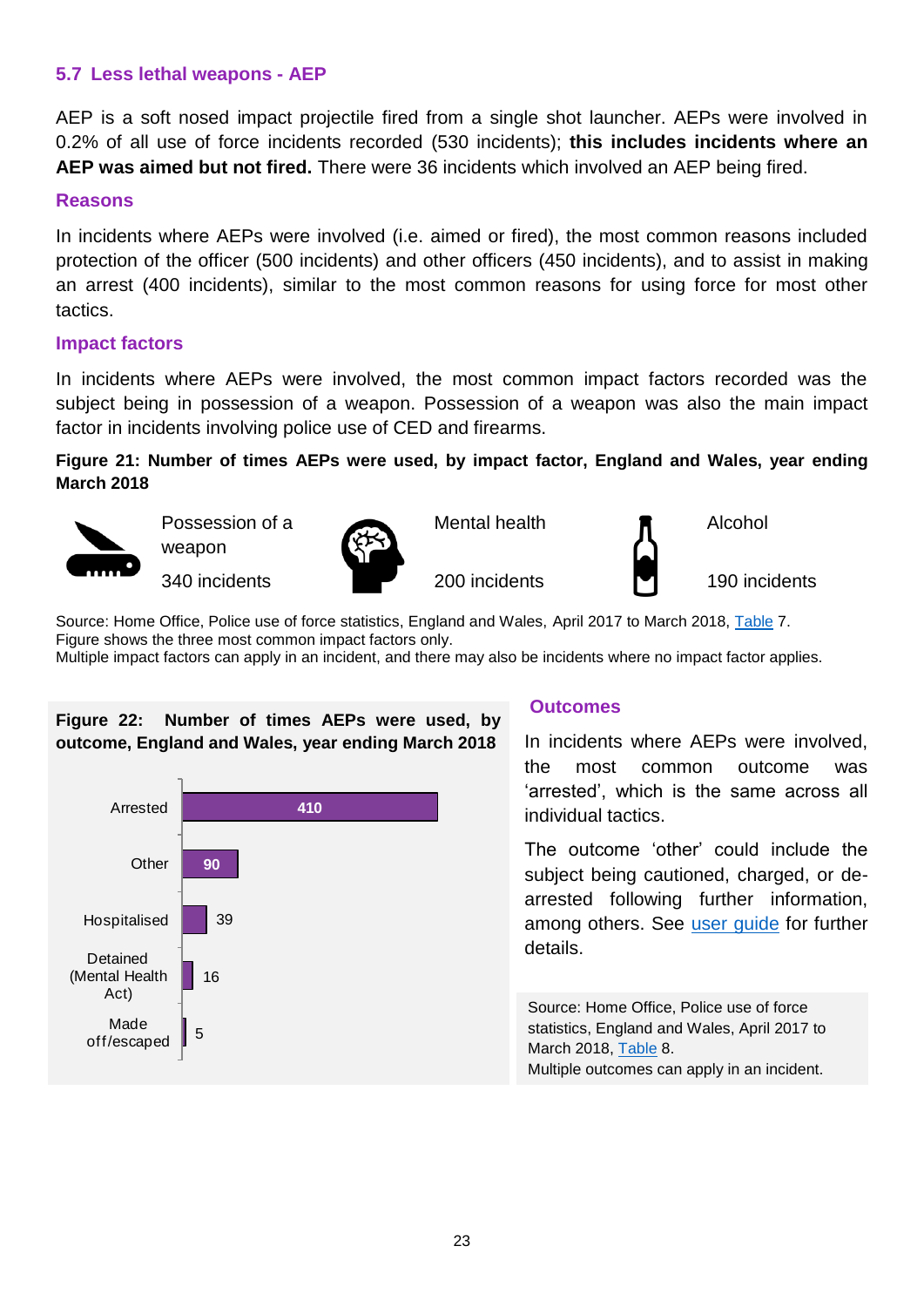# **5.8 Firearms**

Of the 313,000 incidents recorded, firearms were involved in 1% (3,100 incidents); **this includes incidents where a firearm was aimed but not fired.** 

These statistics do not provide a breakdown of whether the firearm was aimed or fired. However, published statistics on ['Police use of firearms'](https://www.gov.uk/government/statistics/police-use-of-firearms-statistics-england-and-wales-april-2017-to-march-2018) in 2017-18 show that there were 12 incidents involving persons in which firearms were discharged (fired). This may not equate to 12 use of force incidents in this release as the definition of 'incident' differs between the two releases. In the 'Police use of firearms' collection, one incident could involve two officers discharging firearms at one person, which would be counted as two incidents in this release.

#### **Reasons**

In incidents where firearms were involved, the most common reasons included protection of the officer (2,800 incidents) and other officers (2,700 incidents), similar to the most common reasons for using force for most other tactics. Protecting the public and preventing an offence were also amongst the most frequently reported reasons; this is similar to incidents involving CEDs.

### **Impact factors**

In incidents where firearms were involved, the most common impact factor recorded was the subject being in possession of a weapon. Possession of a weapon was also the main impact factor in incidents involving less lethal weapons (CEDs and AEPs).

#### **Figure 23: Number of times firearms were used, by impact factor, England and Wales, year ending March 2018**



Possession of a weapon

2,400 incidents



Prior knowledge



**Drugs** 

720 incidents

530 incidents

Source: Home Office, Police use of force statistics, England and Wales, April 2017 to March 2018, [Table](https://www.gov.uk/government/statistics/police-use-of-force-statistics-england-and-wales-april-2017-to-march-2018) 7. Figure shows the three most common impact factors only.

Multiple impact factors can apply in an incident, and there may also be incidents where no impact factor applies.

### **Figure 24: Number of times firearms were used, by outcome, England and Wales, year ending March 2018**



### **Outcomes**

In incidents where firearms were involved, the most common outcome was 'arrested', which is the same across all individual tactics.

The outcome 'other' could include the subject being cautioned, charged, or dearrested following further information, among others. See [user guide](https://www.gov.uk/government/statistics/police-use-of-force-statistics-england-and-wales-april-2017-to-march-2018) for further details.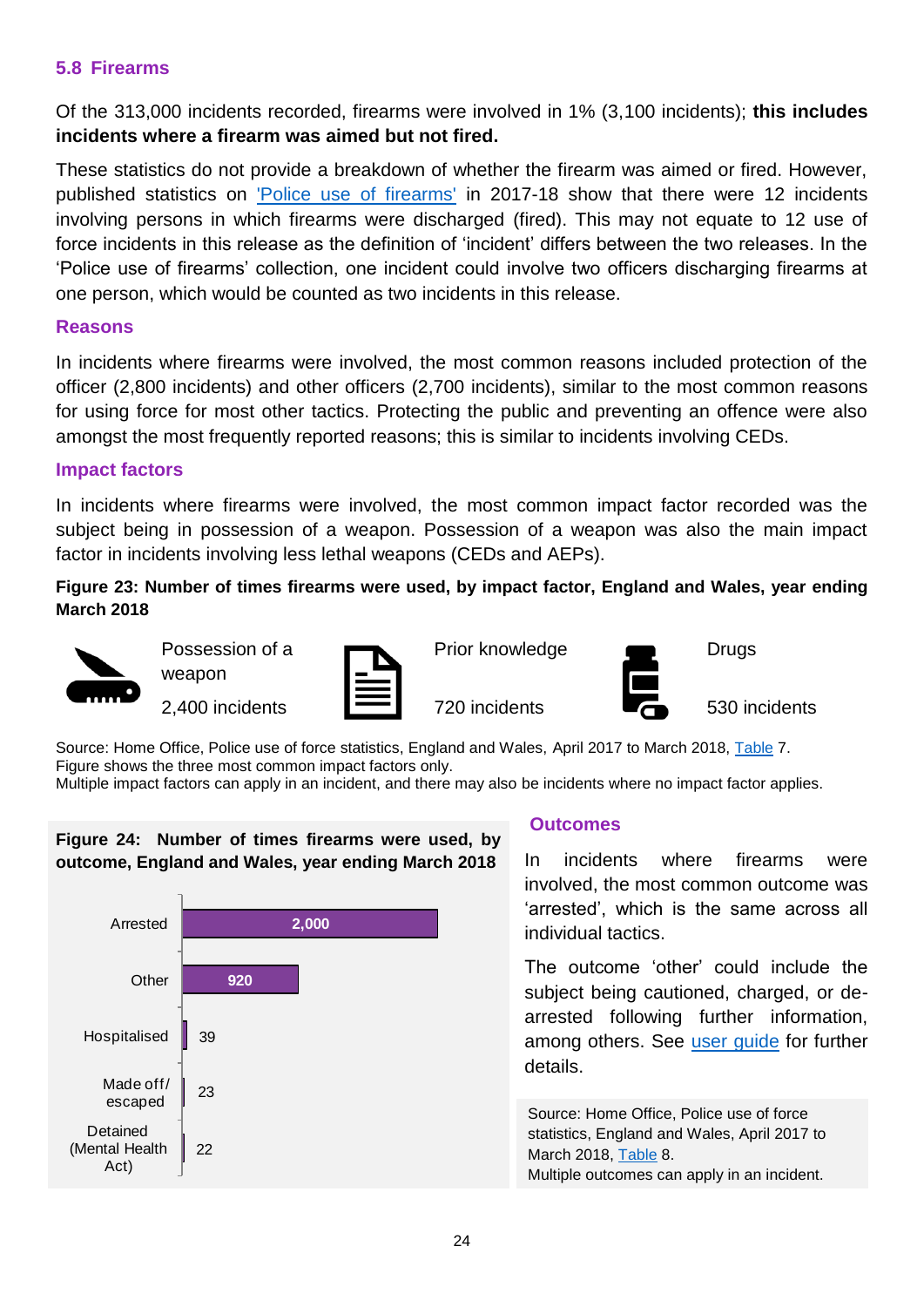# <span id="page-24-0"></span>**6 Incident location**

# **Section 6: Data quality**

**A use of force incident may involve multiple locations** (e.g. an incident could begin in a dwelling, but finish on the street outside if the subject attempted to escape). However, police forces' recording systems may not allow for multiple locations to be recorded for one incident, so primary location may be given instead.

The majority of incidents recorded included a public location. The most common incident location recorded was a street or highway, which was recorded in 44% of incidents (137,000 incidents).



**Figure 25: Number of times location type was reported, England and Wales, year ending March 2018**

Source: Home Office, Police use of force statistics, England and Wales, April 2017 to March 2018, [Table](https://www.gov.uk/government/statistics/police-use-of-force-statistics-england-and-wales-april-2017-to-march-2018) 9. For ease of viewing, tactics and locations have been grouped; see the data tables for groupings.

Restraint tactics were the most commonly used tactics across all location types, followed by unarmed skills. The use of less lethal weapons and firearms was recorded predominantly in dwellings (which may be in response to an incident or to assist in making an arrest) and public settings (mostly street/highway).

# **Police use of force in custody blocks**

Custody block was listed as a location in 41,000 incidents. The table below compares all incidents to those which include custody block as a location. However, it is important to note that 21% of incidents involving a custody block included other locations, and as such it does not necessarily follow that the tactics shown were always used within a custody block (i.e. they could have been used during the incident before the subject was placed in custody).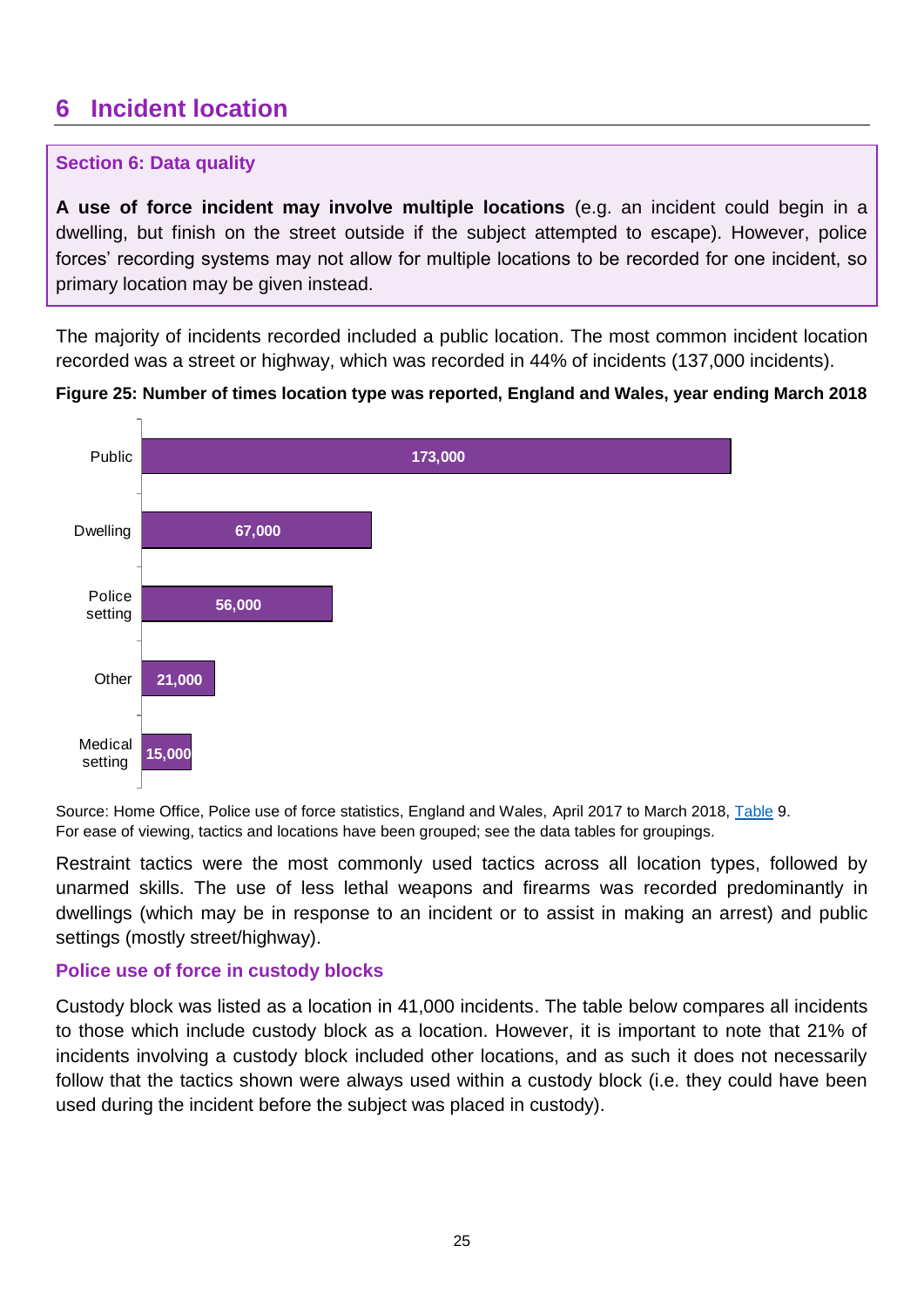### **Table 5: Proportion of incidents involving force, by tactic and location, England and Wales, year ending March 2018**

|                    | All incidents | Incidents including custody<br>block as a location |
|--------------------|---------------|----------------------------------------------------|
| % of incidents     | 100%          | 13%                                                |
| Restraint          | 91%           | 85%                                                |
| Unarmed skills     | 35%           | 61%                                                |
| Other equipment    | 7%            | 5%                                                 |
| Less lethal weapon | 6%            | $0\%$                                              |
| Firearms           | 1%            | $0\%$                                              |
| Other              | 10%           | 12%                                                |

Source: Home Office, Police use of force statistics, England and Wales, April 2017 to March 2018, [Table](https://www.gov.uk/government/statistics/police-use-of-force-statistics-england-and-wales-april-2017-to-march-2018) 9. Incidents involving CED use may be under-represented in this table, as wider incident details such as location could only be provided for 13,000 of the 17,000 CED incidents.

All percentages in this table are rounded to the nearest percent; figures showing as 0% include values lower than 0.5%.

Compared against incidents overall, incidents in which custody block was listed as a location (but not necessarily the only location) featured more unarmed skills compared with all incidents in general, and the likelihood of spit guards being used rose from 0.8% to 2%. Restraint tactics, less lethal weapons, firearms and other equipment were less likely to be used in these incidents compared with all incidents in general.

See [data table](https://www.gov.uk/government/statistics/police-use-of-force-statistics-england-and-wales-april-2017-to-march-2018) 9 for further information.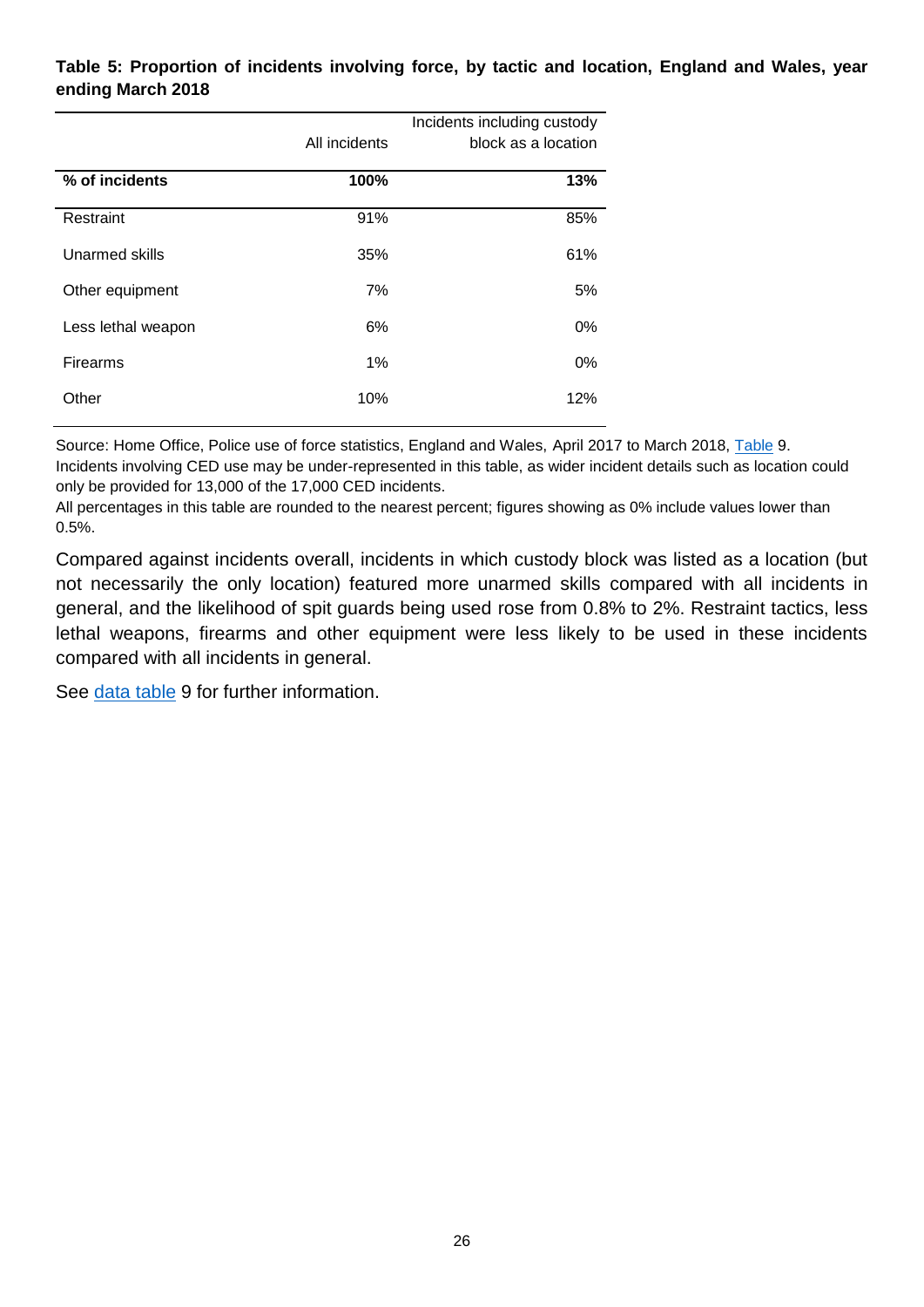# <span id="page-26-0"></span>**7 Injuries and fatalities**

Officers should record details of their own injuries and those sustained by the subjects, where these injuries were as a result of the use of force.

# **Section 7: Data quality**

**Caution should be used when interpreting the data on injuries and fatalities**, due to inconsistencies in reporting. For example, officers may report 'no injury' sustained due to the use of force incident, but then also include details of a 'minor' injury. This could be because **officers recorded injuries (to themselves or to subjects) even when these did not occur as a result of the use of force incident.** The same may be true for the reporting of hospitalisations and fatalities.

Injury level is recorded in the following categories:

#### **Minor**

An injury which may require some simple first aid but does not meet the definition of severe.

#### **Severe**

A fracture, deep cut, deep laceration or an injury causing damage to an internal organ or the impairment of any bodily function. In addition, an injury which, after initial assessment at hospital, requires formal admission to hospital.

### **Death**

(Subject only) Death of the subject where there is a suspected causal link between police contact and the death.

### **7.1 Officer injuries**

Of the 313,000 incidents recorded, 6% (18,000) involved reports of the officer sustaining an injury as a result of the incident:

- 86% (16,000) reported minor injuries;
- 2% (270) reported severe injuries; and
- 13% (2,300) had no injury level recorded.

Excluded from the above are the incidents where the data was contradictory (e.g. no injury was reported, but an injury level of 'severe' was recorded). A full breakdown is provided in [data table](https://www.gov.uk/government/statistics/police-use-of-force-statistics-england-and-wales-april-2017-to-march-2018) 10.

### **7.2 Subject injuries**

Of the 313,000 incidents recorded, 6% (20,000) involved reports of subjects injured as a result of police use of force:

• 91% (18,000) reported minor injuries;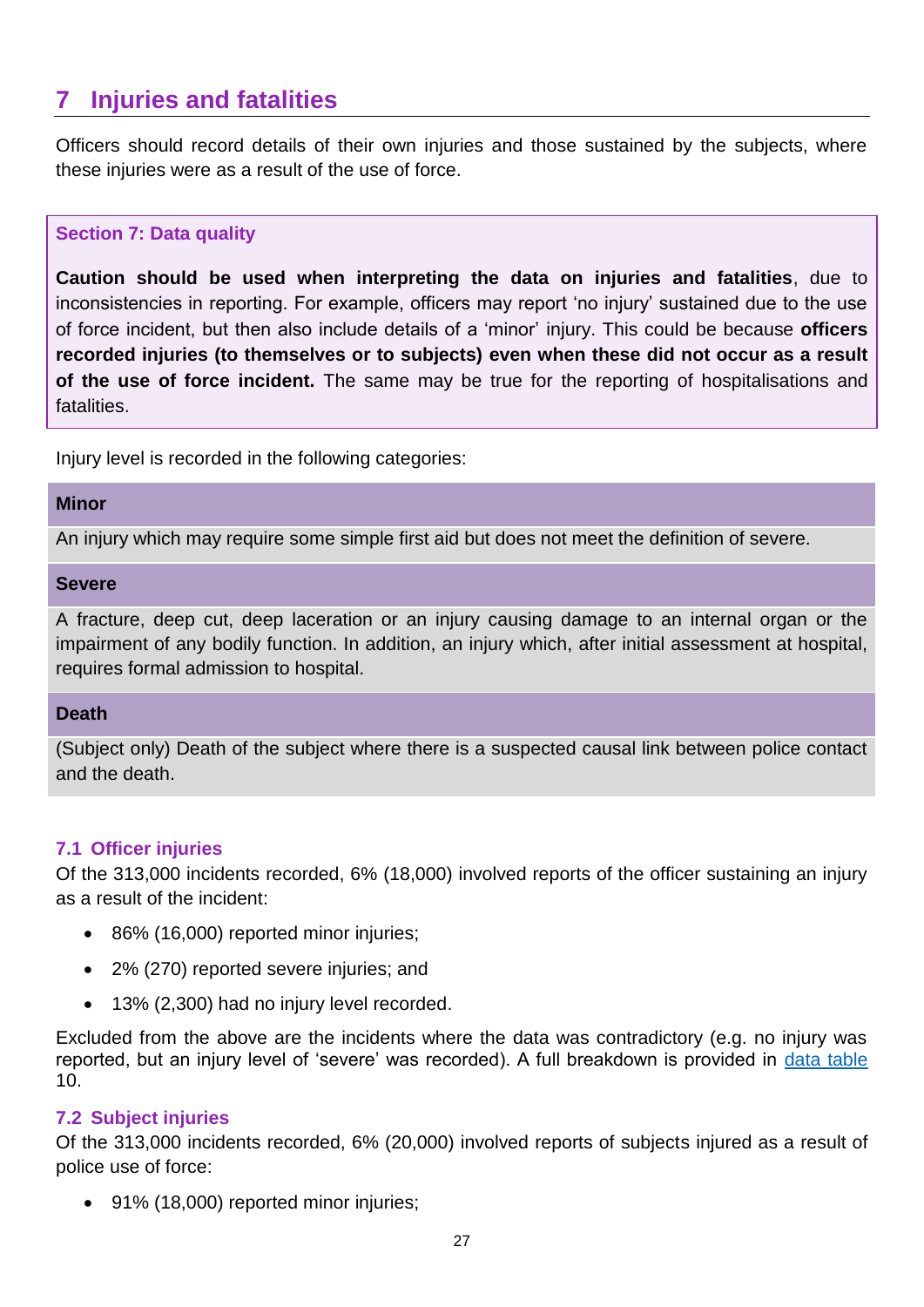- 2% (380) reported severe injuries; and
- 7% (1,300) had no injury level recorded.

Excluded from the above are the incidents where the data was contradictory (e.g. no injury was reported, but an injury level of 'severe' was recorded). A full breakdown is provided in [data table](https://www.gov.uk/government/statistics/police-use-of-force-statistics-england-and-wales-april-2017-to-march-2018) 11. In 4% (14,000) of incidents the officer recorded that they did not know if the subject sustained an injury due to their use of force.

Of the 20,000 incidents where subjects were reported as injured as a result of the use of force, 1,800 included hospitalisation as an outcome (170 of which involved a 'severe' injury). There were 8,600 incidents where hospitalisation was recorded as an outcome, but the officer reported that the subject did not sustain an injury as a result of the officer's use of force. It is possible therefore that not all hospitalisations were caused by an officers' use of force (i.e. a subject may have sustained an injury through another cause, or may have required medical attention for substances used prior to the incident).

# <span id="page-27-0"></span>**7.3 Subject fatalities**

There were 13 reports of the death of a subject, relating to 12 individuals, as one police force confirmed that two officers had reported the same fatality from an incident. However, these figures should not be used to represent the number of deaths caused by police use of force, as some officers may have reported fatalities which were not as a result of the use of force, due to differences in recording practices and initial unfamiliarity with new recording systems.

These figures should be used and interpreted with caution, due to data quality concerns. For more information on the issues with the recording of injuries and fatalities, see the [user guide.](https://www.gov.uk/government/statistics/police-use-of-force-statistics-england-and-wales-april-2017-to-march-2018)

Under the Police Reform Act 2002, forces in England and Wales have a statutory duty to refer to the Independent Office for Police Conduct's (IOPC) a death during or following police contact where there is an allegation or indication that police contact, directly or indirectly, contributed to the death. Therefore, any deaths that occurred as a result of police use of force in the year ending March 2018 will form a subset of the deaths in the IOPC National Statistics [report](https://www.policeconduct.gov.uk/sites/default/files/Documents/statistics/deaths_during_following_police_contact_201718.pdf) which covers deaths during or following police contact in the same period. However, it is not currently possible to ascertain which deaths were as a result of police use of force.

See [data tables](https://www.gov.uk/government/statistics/police-use-of-force-statistics-england-and-wales-april-2017-to-march-2018) 8 and 11 for further information.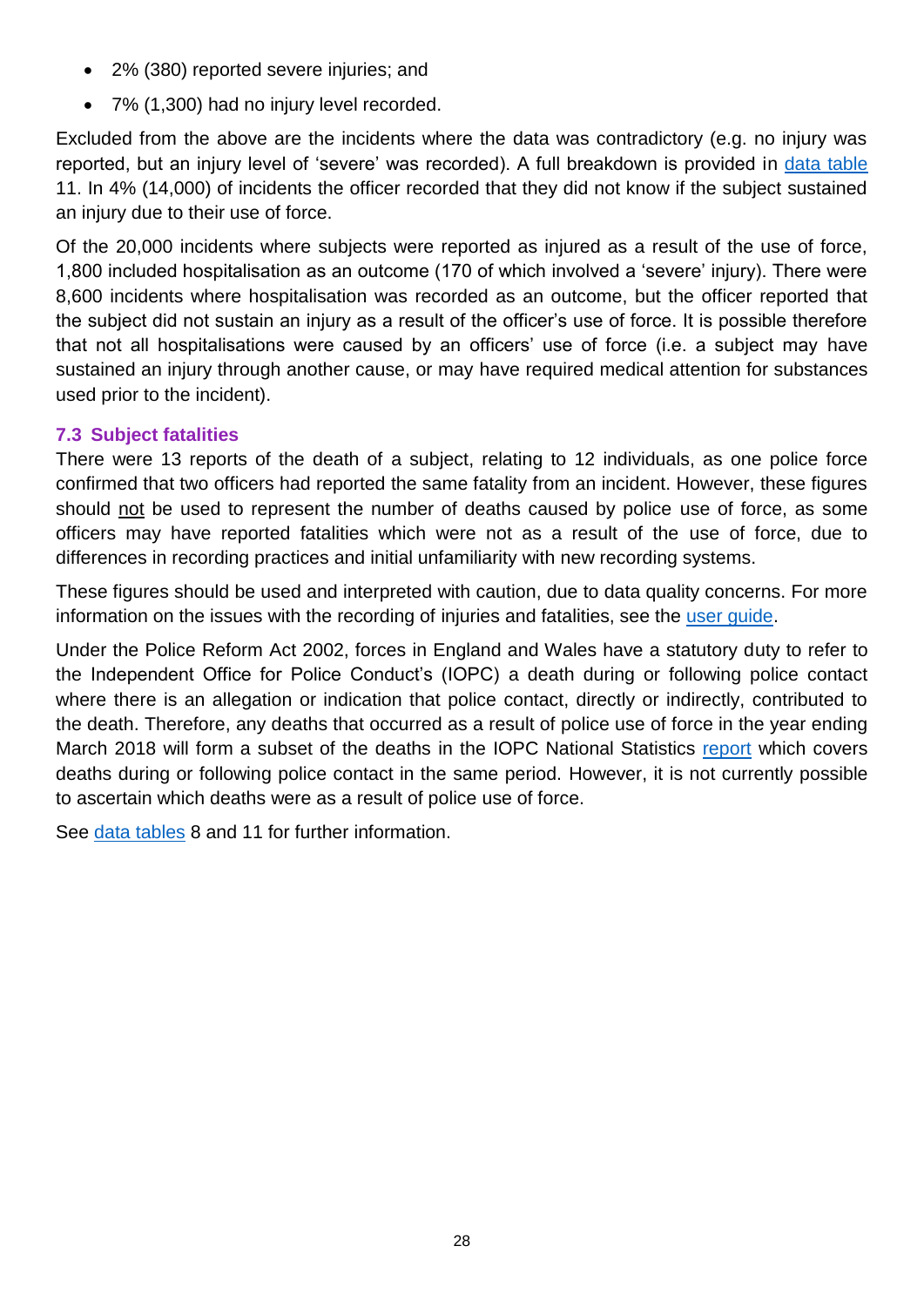# <span id="page-28-0"></span>**8 Feedback and enquiries**

The Police use of force statistics, England and Wales are available at: [https://www.gov.uk/government/statistics/police-use-of-force-statistics-england-and-wales-april-](https://www.gov.uk/government/statistics/police-use-of-force-statistics-england-and-wales-april-2017-to-march-2018)[2017-to-march-2018](https://www.gov.uk/government/statistics/police-use-of-force-statistics-england-and-wales-april-2017-to-march-2018)

# **Statistical or public enquiries**

If you would like to make an enquiry about this release or have any general feedback about this release, please contact the Fire, Licensing and Public Order Analysis Unit: [FLPOAU@homeoffice.gov.uk](mailto:FLPOAU@homeoffice.gov.uk)

### **Media enquiries via Home Office news desk**

Office hours: 020 7035 3535; 7am-8pm Monday to Friday.

# **Experimental statistics and data quality**

These new statistics are considered to have immediate value to users and help with the understanding of the level and nature of the police's use of force. However, given the current quality limitations they are published as 'Experimental Statistics'. [Experimental](https://www.statisticsauthority.gov.uk/about-the-authority/uk-statistical-system/types-of-official-statistics/) Statistics are statistics which are published in order to involve users and stakeholders in their development and as a means to build in quality at an early stage.

The quality limitations of these statistics, and other issues which users should be aware of, include: missing values; erroneous data; and inconsistencies in recording, within and across police forces. See the accompanying user [guide](https://www.gov.uk/government/statistics/police-use-of-force-statistics-england-and-wales-april-2017-to-march-2018) for more details of the current limitations and data quality issues of these new statistics.